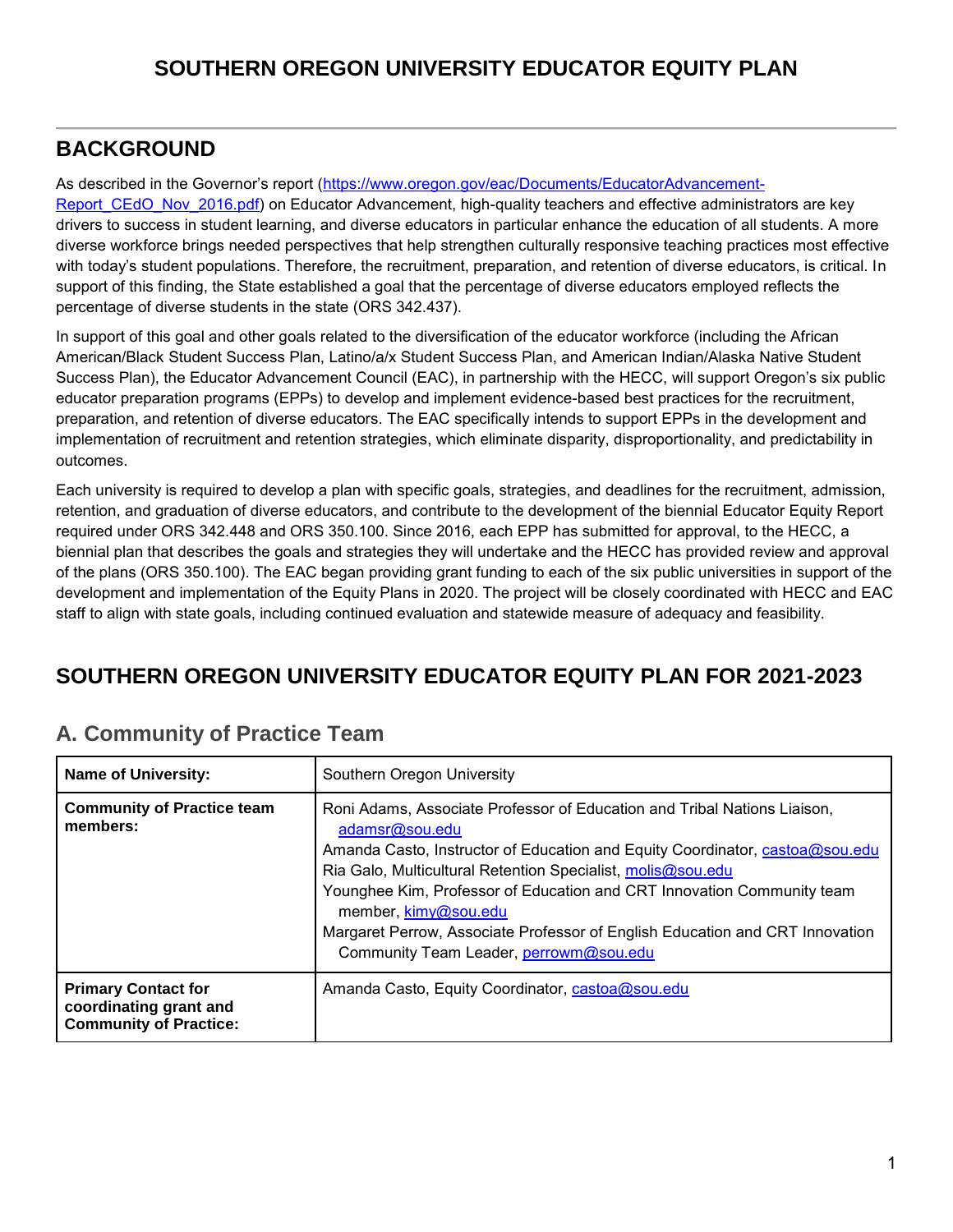## **B. Strategies**

#### **STRATEGY 1: Peer Navigation Coaches and Facilitated Culture Circles**

| Question                                                                                                                                                                                                                                                                                                                 | <b>Response</b>                                                                                                                                                                                                                                                                                                                                                                                                                                                                                                                                                                                                                                                                                                                                                                                                                                             |  |  |  |
|--------------------------------------------------------------------------------------------------------------------------------------------------------------------------------------------------------------------------------------------------------------------------------------------------------------------------|-------------------------------------------------------------------------------------------------------------------------------------------------------------------------------------------------------------------------------------------------------------------------------------------------------------------------------------------------------------------------------------------------------------------------------------------------------------------------------------------------------------------------------------------------------------------------------------------------------------------------------------------------------------------------------------------------------------------------------------------------------------------------------------------------------------------------------------------------------------|--|--|--|
| <b>Area of Focus</b>                                                                                                                                                                                                                                                                                                     | Select the area(s) of focus that this strategy addresses.                                                                                                                                                                                                                                                                                                                                                                                                                                                                                                                                                                                                                                                                                                                                                                                                   |  |  |  |
|                                                                                                                                                                                                                                                                                                                          | ⊠Retention - Quality Learning Experience<br>□Recruitment - Program Quality & Relevance                                                                                                                                                                                                                                                                                                                                                                                                                                                                                                                                                                                                                                                                                                                                                                      |  |  |  |
| <b>Equity Problem of Practice:</b><br>Where do educator candidates, in<br>particular students of color, struggle<br>the most? Identify program practice<br>standards aligned to the equity<br>problem of practice.<br>Which of the six conditions of<br>systems change do you see<br>impacting your problem of practice? | Over the past six years, SOU's Educator Equity Pathways have helped increase<br>the proportion of students from culturally and linguistically diverse backgrounds<br>enrolled in teacher licensure programs from 9 to 33%. Providing greater access,<br>however, is but a first step--we must also work to ensure that they feel<br>welcomed, supported and able to thrive once there. Because students from<br>underrepresented populations confront a greater likelihood of encountering<br>social isolation on college campuses (Sidanius, et. al., 2008) <sup>1</sup> , the availability of<br>pro-active social supports is critical to ensuring that all students experience an<br>equitable opportunity for success (Walton & Cohen, 2007) <sup>2</sup> .<br>$\square$ Policies – $\square$ Practices – $\square$ Resources – (STRUCTURAL, explicit) |  |  |  |
|                                                                                                                                                                                                                                                                                                                          | ⊠Relationships/Connections - ⊠Power dynamics - (RELATIONAL, semi-<br>explicit)<br>$\boxtimes$ Mental models – (TRANSFORMATIVE, implicit)                                                                                                                                                                                                                                                                                                                                                                                                                                                                                                                                                                                                                                                                                                                    |  |  |  |
| <b>Data Sources</b><br>Please describe three different<br>sources of data used to determine<br>your equity problem of practice.<br>What trends do you notice?                                                                                                                                                            | Strategies employed to improve recruitment of students from underrepresented<br>populations include increasing opportunities to participate from off-campus<br>locations and maintain paid employment throughout the entirety of teacher<br>preparation programs. While these opportunities certainly facilitate greater<br>access for diverse candidates, they also present unique sets of intersecting<br>challenges. Completing a teacher licensure program while maintaining paid<br>employment as a classroom aide, for example, increases both the range and<br>complexity of demands placed upon candidates as they navigate and balance<br>two already arduous sets of employment and licensure requirements.                                                                                                                                       |  |  |  |
|                                                                                                                                                                                                                                                                                                                          | Program admissions data indicates that these challenges are more likely to be<br>borne by culturally and linguistically diverse candidates, 43% of whom<br>participate from off-campus locations and 24% employed within schools<br>throughout the entirety of their licensure program. Meanwhile, qualitative data<br>gleaned from student advising and program completer surveys reinforce and<br>refine our understanding of the toll these challenges place upon candidates'<br>academic performance and personal wellbeing. In light of the staffing<br>challenges being experienced by schools as a result of the pandemic, both the<br>prevalence and pressures associated with these "dueling-responsibilities"<br>continue to rise.                                                                                                                |  |  |  |

 $\ddot{\phantom{a}}$ 1 Sidanius, J., Levin, S., Van Laar, C., & Sears, D. (2008). The diversity challenge: Social identity and intergroup relations on the college campus. New York, NY: Russell Sage Foundation.

<sup>2</sup> Walton, G. & Cohen,G. (2007). A question of belonging: Race, social fit, and achievement. Journal of Personality and Social Psychology 92 (1), 82–96, DOI: 10.1037/0022-3514.92.1.82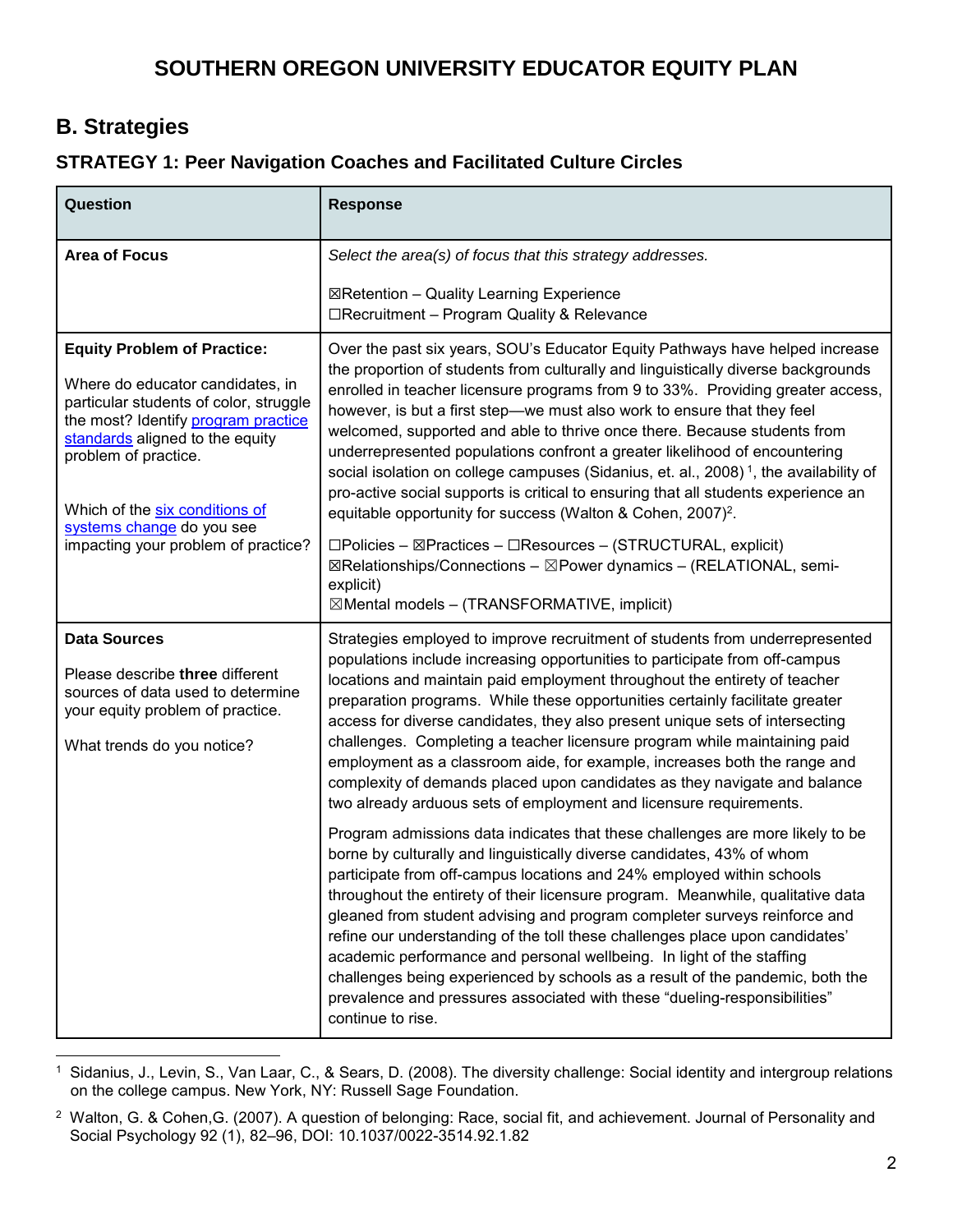| <b>Research-based Strategy/</b><br><b>Solution for Culturally Sustaining</b><br><b>Practice:</b><br>What strategy/solution are you<br>using to address the equity problem<br>of practice?<br>Who will be your critical partners in<br>addressing this problem of<br>practice? How will you engage<br>them? | Cultural affinity groups provide regularly scheduled, cohort-based venues for<br>providing collegial support and connection while simultaneously developing the<br>diverse funds of knowledge which students bring with them to the college<br>campus (Kiyama & Rios-Agular, 2018) <sup>3</sup> . Serving students who enter the<br>university via one of our Underrepresented Student Pathway programs, Culture<br>Circles at SOU focus on strengthening students' sense of belonging and cultural<br>identity while also helping connect students with campus resources and<br>demystifying the institutional culture and systems of higher education.<br>Facilitated by upperclassmen who have successfully navigated a similar path,<br>Culture Circles meet on a monthly basis to provide programing tailored to the<br>specific cultural identity the groups being served. Peer Navigation Coaches are<br>student worker positions trained and supported by the university's Multicultural<br>Retention Specialist and also provide personalized mentoring and support via<br>regularly scheduled office hours.<br>Knowing that students from underrepresented backgrounds participating in<br>teacher licensure programs are more likely to confront a unique set of additional<br>challenges as discussed previously, establishing a Peer Navigation Coach and<br>Culture Circle to specifically serve students from the Educator Equity Pathways<br>will improve our ability to provide support tailored to address this population's<br>unique circumstances. |
|------------------------------------------------------------------------------------------------------------------------------------------------------------------------------------------------------------------------------------------------------------------------------------------------------------|-------------------------------------------------------------------------------------------------------------------------------------------------------------------------------------------------------------------------------------------------------------------------------------------------------------------------------------------------------------------------------------------------------------------------------------------------------------------------------------------------------------------------------------------------------------------------------------------------------------------------------------------------------------------------------------------------------------------------------------------------------------------------------------------------------------------------------------------------------------------------------------------------------------------------------------------------------------------------------------------------------------------------------------------------------------------------------------------------------------------------------------------------------------------------------------------------------------------------------------------------------------------------------------------------------------------------------------------------------------------------------------------------------------------------------------------------------------------------------------------------------------------------------------------------------------------------|
| <b>Strategy Rationale:</b><br>How do you know this is the right<br>strategy? Describe if this strategy is<br>new, adapted or adopted from<br>previous efforts. How closely<br>related is this practice to current<br>district needs and expectations for<br>meaningful employment?                         | SOU's Cultural Circles are modelled after existing Educators of Color Affinity<br>Groups organized through a Multi-District Equity Collaborative sponsored by the<br>Southern Oregon Educational Services District. While evaluation of that initiative<br>is unfolding, we are working with our K-12 district partners to ensure that<br>educators throughout the Southern Oregon region experience a consistent and<br>well-aligned trajectory as they transition between pre-service and in-service<br>professional development and support structures.                                                                                                                                                                                                                                                                                                                                                                                                                                                                                                                                                                                                                                                                                                                                                                                                                                                                                                                                                                                                              |
| How will impact be measured?<br>What will you learn?<br>Describe what results you expect to<br>see after implementing your<br>strategy. Include approximate<br>timeline.<br>How will you identify and<br>disaggregate candidate data for<br>groups you will track.                                         | Consistent with the university's approach to monitor progress towards achieving<br>key strategic priorities, SOU has identified a combination of leading and lagging<br>indicators for measuring the impact of Culture Circles. Because our theory of<br>change posits that increasing students' sense of belonging will contribute to<br>improving student retention and program completion, our leading indicator of<br>success will be the level of students' self-reported sense of belonging within the<br>program completer surveys. Disaggregating those results for students<br>participating in a Culture Circle and comparing those to program-wide averages<br>will help identify the effectiveness of the supports and interventions being<br>provided. As a lagging indicator, improving the retention and completion rates<br>for pathway program students to a point equal to or above whole program<br>averages will be our ultimate measure of success.                                                                                                                                                                                                                                                                                                                                                                                                                                                                                                                                                                                                |

 3 Kiyama, J. & Rios-Aguilar, C. (2018). Funds of knowledge in higher education: Honoring students' cultural experiences and resources as strengths. New York, NY: Routledge.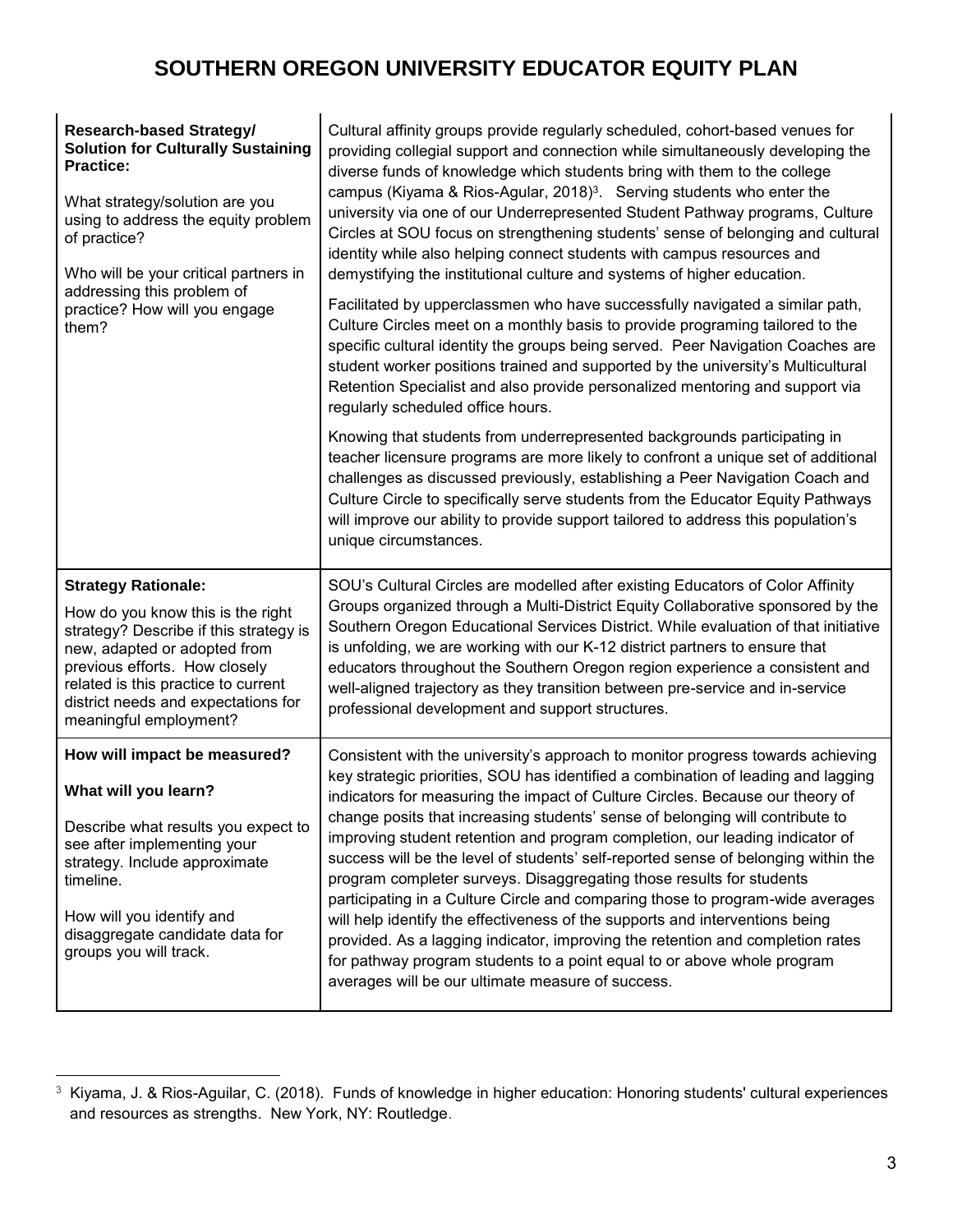| <b>Stage of Implementation:</b>                                                    | □Connect & Commit – □Inquire & Investigate – □Design & Develop –<br>$\boxtimes$ Implement & Iterate - $\Box$ Sustain & Scale                                                                                    |  |  |  |  |
|------------------------------------------------------------------------------------|-----------------------------------------------------------------------------------------------------------------------------------------------------------------------------------------------------------------|--|--|--|--|
| Self-assessment based on Quality<br><b>Implementation Framework.</b>               | Having begun by hiring two Peer Navigation Coaches and piloting Culture                                                                                                                                         |  |  |  |  |
| What evidence did you use to reach<br>this conclusion?                             | Circles for our Pacific Islander student cohort last year, we are now expanding to<br>six coaches and instituting Culture Circles for students from our Latinx and<br>Native American pathway programs as well. |  |  |  |  |
| How are you building capacity for<br>effective implementation of this<br>strategy? |                                                                                                                                                                                                                 |  |  |  |  |

# **STRATEGY 2: Culturally Response Teaching Innovation Community**

| Question                                                                                                                                                                                                           | <b>Response</b>                                                                                                                                                                                                                                                                                                                                                                                                                                                                                                                                                                                                                         |
|--------------------------------------------------------------------------------------------------------------------------------------------------------------------------------------------------------------------|-----------------------------------------------------------------------------------------------------------------------------------------------------------------------------------------------------------------------------------------------------------------------------------------------------------------------------------------------------------------------------------------------------------------------------------------------------------------------------------------------------------------------------------------------------------------------------------------------------------------------------------------|
| <b>Area of Focus</b>                                                                                                                                                                                               | Select the area(s) of focus that this strategy addresses.<br>$\boxtimes$ Retention – Quality Learning Experience<br>$\Box$ Recruitment – Program Quality & Relevance                                                                                                                                                                                                                                                                                                                                                                                                                                                                    |
| <b>Equity Problem of Practice:</b><br>Where do educator candidates, in<br>particular students of color, struggle<br>the most? Identify program practice<br>standards aligned to the equity<br>problem of practice. | While peer support plays an important role in helping students feel welcomed<br>and connected while on campus, the instructional practices and classroom<br>climate they encounter is a crucial factor in the effectiveness of their<br>professional preparation as aspiring educators. With that in mind, SOU faculty<br>have convened a professional learning community dedicated to conducting<br>ongoing research into Culturally Responsive Teaching, examining their<br>curriculum and professional practices in light of this research, developing and<br>experimenting with new CRT-informed practices, and disseminating their |
| Which of the six conditions of<br>systems change do you see<br>impacting your problem of practice?                                                                                                                 | findings and applications to the wider SOU community.<br>$\square$ Policies – $\square$ Practices – $\square$ Resources – (STRUCTURAL, explicit)<br>⊠Relationships/Connections – ⊠Power dynamics – (RELATIONAL, semi-explicit)<br>⊠Mental models – (TRANSFORMATIVE, implicit)                                                                                                                                                                                                                                                                                                                                                           |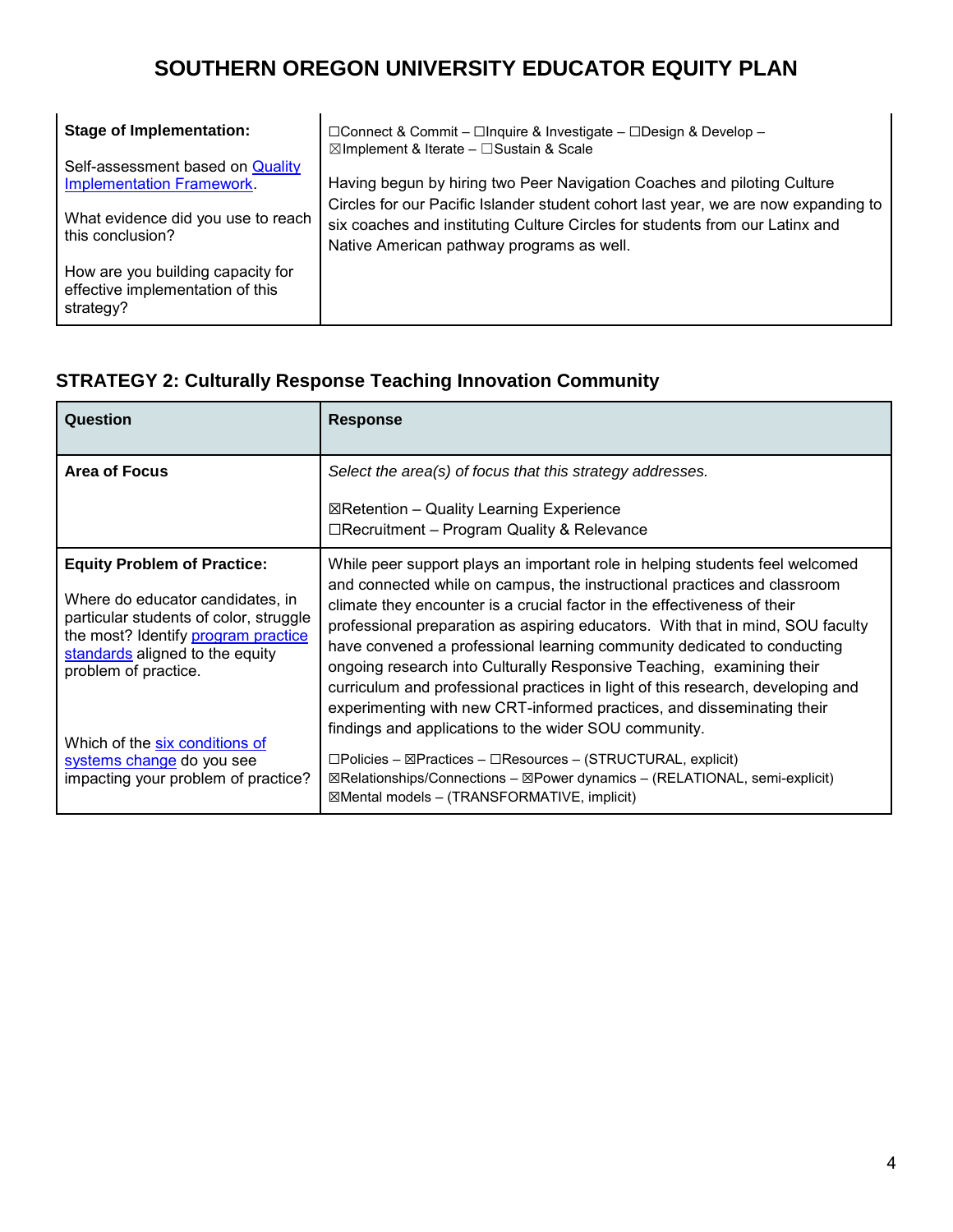| <b>Data Sources</b><br>Please describe three different<br>sources of data used to determine<br>your equity problem of practice.<br>What trends do you notice?                                                                                                                                              | Southern Oregon University employs several data sources to assess the<br>campus and classroom climate experienced by students of color and evaluate<br>the effectiveness of efforts to continually improve it. The National Survey of<br>Student Engagement includes a module on "Inclusiveness and Engagement<br>with Cultural Diversity" which examines students' exposure to inclusive teaching<br>practices and perceptions of institutional values and commitment to diversity.<br>Meanwhile, SOU's internal Bias Response Team collects real-time data<br>regarding bias related complaints and monitors data showing progress towards<br>SOU's Strategic Direction IV which states that the university will strive to create<br>a diverse, equitable, inclusive community where learners will flourish. Finally,<br>with specific reference to the experience and perspectives of students<br>participating in teacher licensure programs, we are modifying our annual<br>program completer surveys to include a block of questions specifically focused<br>on measuring students' sense of belonging and extent to which program faculty<br>model inclusive teaching practices.<br>Triangulating each of these sources and using results from recent years to<br>establish a comparative baseline will enable us to assess the effectiveness of<br>these ongoing efforts and identify trends over time. |
|------------------------------------------------------------------------------------------------------------------------------------------------------------------------------------------------------------------------------------------------------------------------------------------------------------|-----------------------------------------------------------------------------------------------------------------------------------------------------------------------------------------------------------------------------------------------------------------------------------------------------------------------------------------------------------------------------------------------------------------------------------------------------------------------------------------------------------------------------------------------------------------------------------------------------------------------------------------------------------------------------------------------------------------------------------------------------------------------------------------------------------------------------------------------------------------------------------------------------------------------------------------------------------------------------------------------------------------------------------------------------------------------------------------------------------------------------------------------------------------------------------------------------------------------------------------------------------------------------------------------------------------------------------------------------------------------------------------------------------------|
| <b>Research-based Strategy/</b><br><b>Solution for Culturally Sustaining</b><br><b>Practice:</b><br>What strategy/solution are you<br>using to address the equity problem<br>of practice?<br>Who will be your critical partners in<br>addressing this problem of<br>practice? How will you engage<br>them? | Culturally Responsive Teaching (CRT) is an approach to pedagogy that<br>recognizes and builds upon the importance of including students' cultural<br>references in all aspects of learning (Ladson-Billings, 1994). Innovation<br>Collaboratives are a form of Professional Learning Communities specifically<br>tailored to the unique context of higher education focused on establishing a<br>culture of collaboration to improve the experience and learning of students.<br>Braiding together these two frameworks, one substantive and one procedural,<br>SOU's CRT Innovation Collaborative is a key ally and resource for ensuring that<br>student perspectives voiced through Culture Circles are greeted with a<br>hospitable institutional response. With 20 regular attenders drawn from across<br>multiple departments and with close linkages to similar equity efforts currently<br>underway in the regional K-12 community, the CRT Innovation Collaborative<br>provides a direct venue for engaging critical thought and practice partners<br>across both intuitional and system boundaries.                                                                                                                                                                                                                                                                                                   |
| <b>Strategy Rationale:</b><br>How do you know this is the right<br>strategy? Describe if this strategy is<br>new, adapted or adopted from<br>previous efforts.<br>How closely related is this practice<br>to current district needs and<br>expectations for meaningful<br>employment?                      | The current iteration of the CRT Innovation Collaborative builds upon the<br>success and extends the work of prior efforts. A core team of faculty from the<br>Education and English departments began meeting as part of an ODE funded<br>project in 2015. At that time, SOU's CRT Transformation Team instituted<br>monthly brown bag meetings to strengthen faculty understanding of,<br>commitment to, and implementation of culturally responsive practices within their<br>own classrooms, establish a CRT lending library, and create opportunities for<br>shared professional learning spanning both K-12 and higher education contexts.<br>Having convened a series of shared regional summits with speakers ranging<br>from Zaretta Hammond and Linda Christenson, that group expanded and<br>formalized into the CRT Innovation Collaborative in 2019 with funding provided<br>through the SOU Center for the Advancement of Teaching and Learning. The                                                                                                                                                                                                                                                                                                                                                                                                                                              |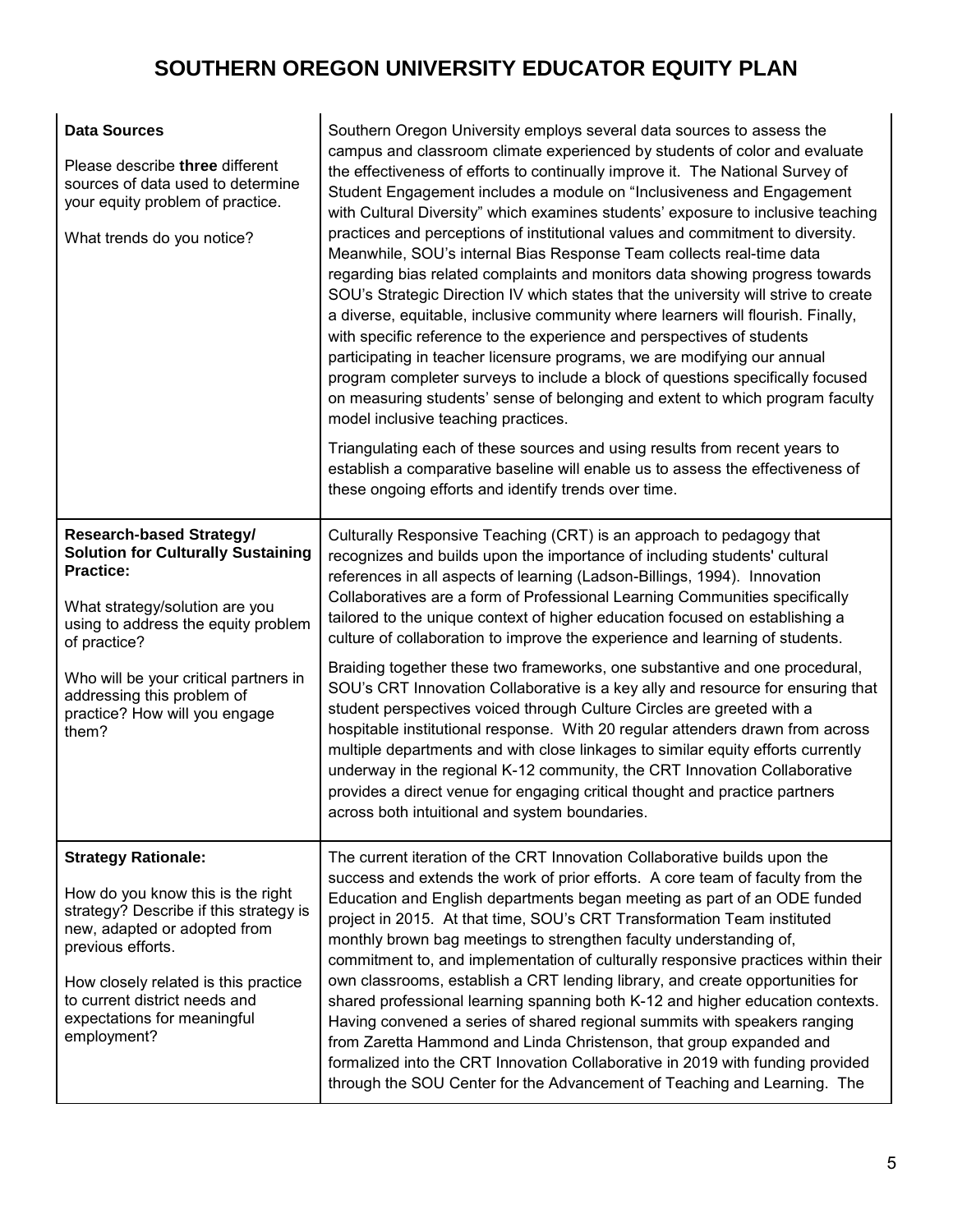|                                                                                                                                                                                                                                                                    | current plan seeks to reinstitute and expand upon that work via renewed support<br>enabled by the Educator Equity Plan.                                                                                                                                                                                                                                                                                                                                                                                                                                                                                                                                                                                                                                                                                                                                                                    |
|--------------------------------------------------------------------------------------------------------------------------------------------------------------------------------------------------------------------------------------------------------------------|--------------------------------------------------------------------------------------------------------------------------------------------------------------------------------------------------------------------------------------------------------------------------------------------------------------------------------------------------------------------------------------------------------------------------------------------------------------------------------------------------------------------------------------------------------------------------------------------------------------------------------------------------------------------------------------------------------------------------------------------------------------------------------------------------------------------------------------------------------------------------------------------|
| How will impact be measured?<br>What will you learn?<br>Describe what results you expect to<br>see after implementing your<br>strategy. Include approximate<br>timeline.<br>How will you identify and<br>disaggregate candidate data for<br>groups you will track. | Evaluating the success of the Innovation Collaborative will again employ a<br>combination of leading and lagging indicators. As a necessary precursor to<br>improving instructional effectiveness, the receptiveness of faculty to critically<br>examine their own practice and invest in a collaborative improvement process<br>will be measured by the number of SOU faculty participating in ongoing<br>culturally responsive and anti-racist professional development activities. A<br>lagging indicator of the impact of these efforts upon the student learning<br>experience will be measured by an aggregated cultural responsiveness score<br>reported within the NSSE, DRT and program completer surveys.<br>Disaggregating scores by program will enable SOU to compare scores for<br>students participating in teacher licensure programs against university-wide<br>averages. |
| <b>Stage of Implementation:</b><br>Self-assessment based on Quality<br><b>Implementation Framework.</b><br>What evidence did you use to reach<br>this conclusion?<br>How are you building capacity for<br>effective implementation of this<br>strategy?            | □Connect & Commit – □Inquire & Investigate – □Design & Develop –<br>□Implement & Iterate - ⊠Sustain & Scale<br>Building upon the success of prior CRT communities of practice, the new<br>iteration of the Innovation Collaborative will continue deepening their own<br>knowledge and refining their practice of CRT within their own courses. With<br>Educator Equity funding provided for the biennium, they will be well positioned<br>and prepared to expand their scope of influence by serving as coaches for other<br>faculty members and programs in year two.                                                                                                                                                                                                                                                                                                                    |

#### **STRATEGY 3: Tribal Nations Liaison**

| Question                                                                                                                                                                                                                                                                                                                 | <b>Response</b>                                                                                                                                                                                                                                                                                                                                                                                                                                                                                                                                                                                                                                                                                                                                                                                                                                                                                                                             |  |  |
|--------------------------------------------------------------------------------------------------------------------------------------------------------------------------------------------------------------------------------------------------------------------------------------------------------------------------|---------------------------------------------------------------------------------------------------------------------------------------------------------------------------------------------------------------------------------------------------------------------------------------------------------------------------------------------------------------------------------------------------------------------------------------------------------------------------------------------------------------------------------------------------------------------------------------------------------------------------------------------------------------------------------------------------------------------------------------------------------------------------------------------------------------------------------------------------------------------------------------------------------------------------------------------|--|--|
| <b>Area of Focus</b>                                                                                                                                                                                                                                                                                                     | Select the area(s) of focus that this strategy addresses.<br>$\Box$ Retention – Quality Learning Experience<br>⊠Recruitment – Program Quality & Relevance                                                                                                                                                                                                                                                                                                                                                                                                                                                                                                                                                                                                                                                                                                                                                                                   |  |  |
| <b>Equity Problem of Practice:</b><br>Where do educator candidates, in<br>particular students of color, struggle<br>the most? Identify program practice<br>standards aligned to the equity<br>problem of practice.<br>Which of the six conditions of<br>systems change do you see<br>impacting your problem of practice? | While SOU's teacher preparation programs have steadily increased the<br>proportion of students from culturally and linguistically diverse backgrounds over<br>the past six years, the number of Native American candidates has failed to keep<br>pace with increases among other diverse populations. Proactively recruiting this<br>demographic of candidates has proven challenging in part because of their<br>underrepresentation among working school paraprofessionals who are a primary<br>recruiting pool for our existing educator equity efforts. Appointing a trusted<br>faculty member and tribal representative as Native Nations Liaison is intended to<br>help build closer connections and relationships with prospective Native<br>American candidates and also with the tribal administrators and community<br>elders who may nominate, encourage and support them during their pathway to<br>becoming licenses teachers. |  |  |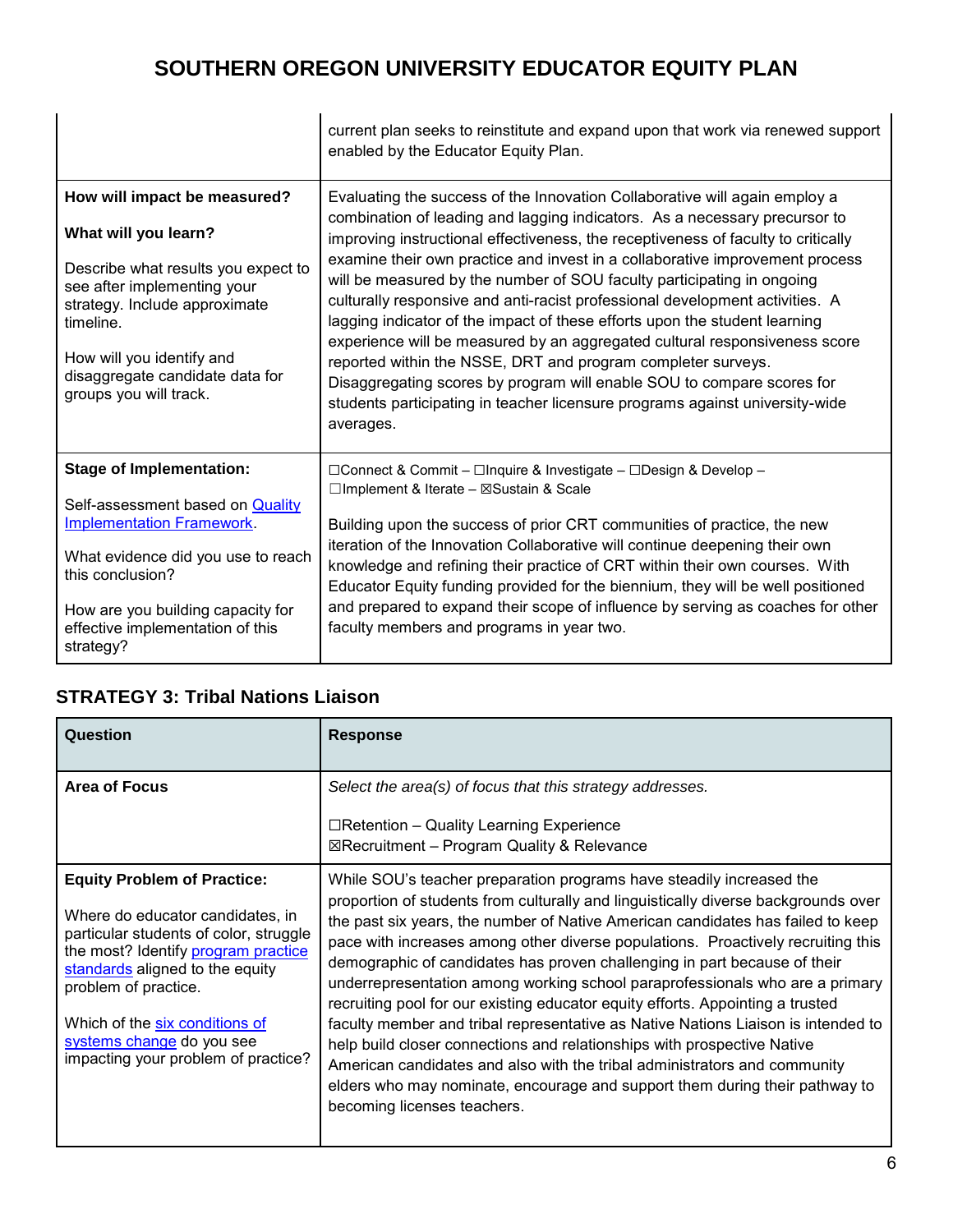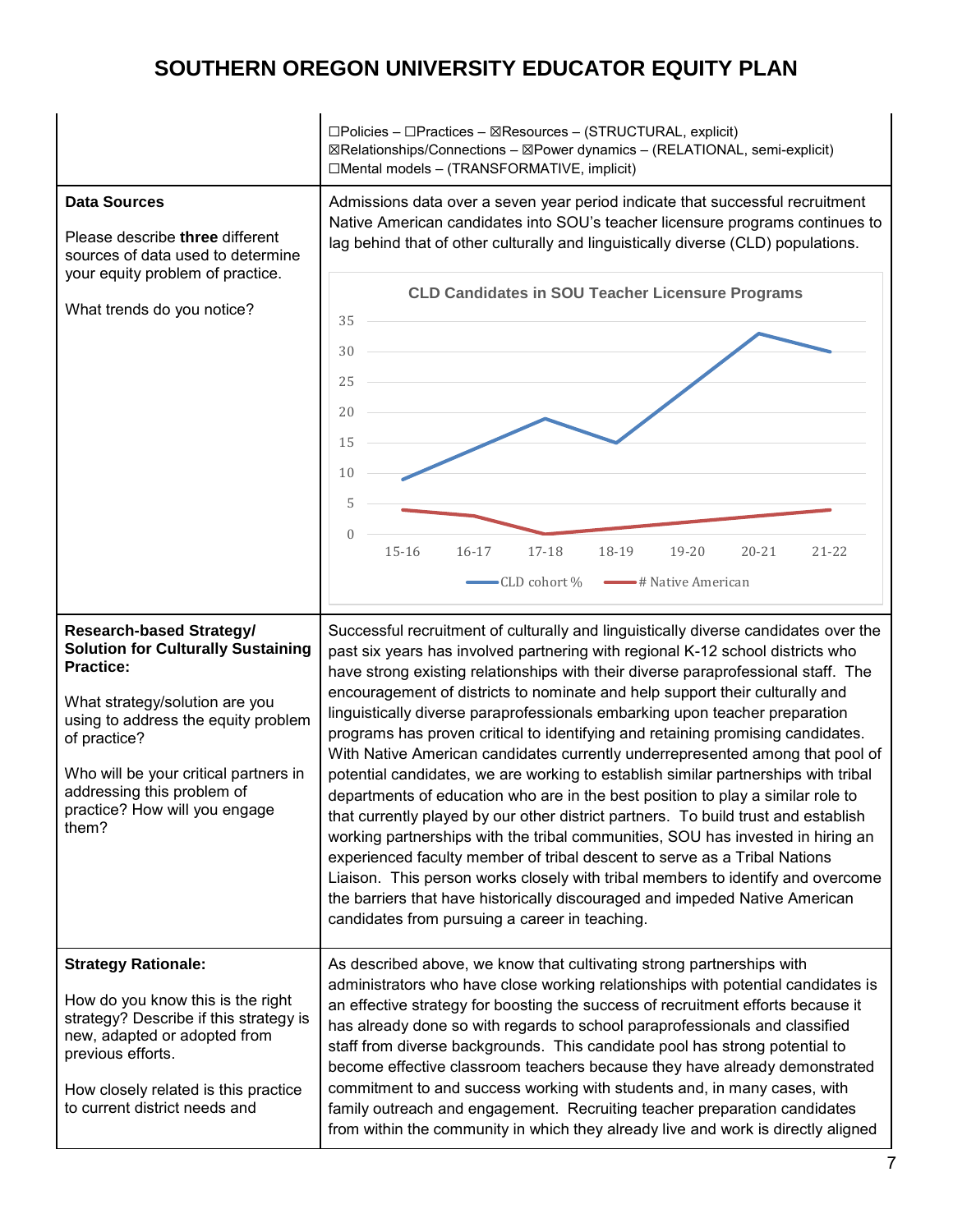| expectations for meaningful<br>employment?                                                                                                                                                                                                                         | with the philosophy and approach reflected in the statewide Grow Your Own<br>initiative.                                                                                                                                                                                                                                                                                                                                                                                                                                                                                                                                                                                                                                                                                                                                                                                                                                                                                                                                                                                                                                        |  |  |  |
|--------------------------------------------------------------------------------------------------------------------------------------------------------------------------------------------------------------------------------------------------------------------|---------------------------------------------------------------------------------------------------------------------------------------------------------------------------------------------------------------------------------------------------------------------------------------------------------------------------------------------------------------------------------------------------------------------------------------------------------------------------------------------------------------------------------------------------------------------------------------------------------------------------------------------------------------------------------------------------------------------------------------------------------------------------------------------------------------------------------------------------------------------------------------------------------------------------------------------------------------------------------------------------------------------------------------------------------------------------------------------------------------------------------|--|--|--|
| How will impact be measured?<br>What will you learn?<br>Describe what results you expect to<br>see after implementing your<br>strategy. Include approximate<br>timeline.<br>How will you identify and<br>disaggregate candidate data for<br>groups you will track. | Given the long history of marginalization in and by public schools, the work of<br>building trust and rapport with Native candidates and communities is expected to<br>be long and slow. Accordingly, measures of impact begin with simple points of<br>contact-how frequently and how widely does the liaison meet with tribal<br>community members. Indicators of success in building trust and relationships<br>will include the number of tribal departments of Education nominating and<br>offering to support, financially or otherwise, candidates entering into teacher<br>preparation. Increasing the number of Native American applicants and program<br>completers is the ultimate measure of success, while the willingness of those<br>successful candidates to serve as ongoing program partners (as cooperating<br>teachers, mentors and local community liaisons) will help ensure the continuity<br>and sustainable growth of this mutual undertaking.                                                                                                                                                         |  |  |  |
|                                                                                                                                                                                                                                                                    | To date, one Cow Creek member employed as the South Umpqua School<br>District's Tribal Family Advocate has now enrolled in SOU's Second Bachelor's<br>program to earn her teaching license.                                                                                                                                                                                                                                                                                                                                                                                                                                                                                                                                                                                                                                                                                                                                                                                                                                                                                                                                     |  |  |  |
| <b>Stage of Implementation:</b><br>Self-assessment based on Quality<br><b>Implementation Framework.</b><br>What evidence did you use to reach<br>this conclusion?<br>How are you building capacity for<br>effective implementation of this<br>strategy?            | ⊠Connect & Commit - Olnquire & Investigate - ODesign & Develop -<br>□Implement & Iterate - □Sustain & Scale<br>The Tribal Nations Liaison has been working to establish rapport and trust with<br>tribal partners throughout the state with a particular emphasis upon those<br>located in geographical proximity to SOU's teacher preparation programs based<br>in the Rogue Valley, Klamath Falls and Coos Bay. She has been attending<br>monthly Zoom meetings with the Southern Coast GYO Advisory Council which<br>includes representatives from the Coos and Coquille Tribes, and has been<br>collaborating with representatives from the Tribal Education Department of<br>the Cow Creek Band of Umpqua Indians and will be meeting with members<br>of the Klamath Tribes as their offices re-open.<br>Through ongoing connection with SOU Native American Studies professors,<br>instructors, and students, she is working collaboratively to attract future<br>teachers, advise Native students currently enrolled in our teacher education<br>programs, and mentor prospective students at Klamath Community College. |  |  |  |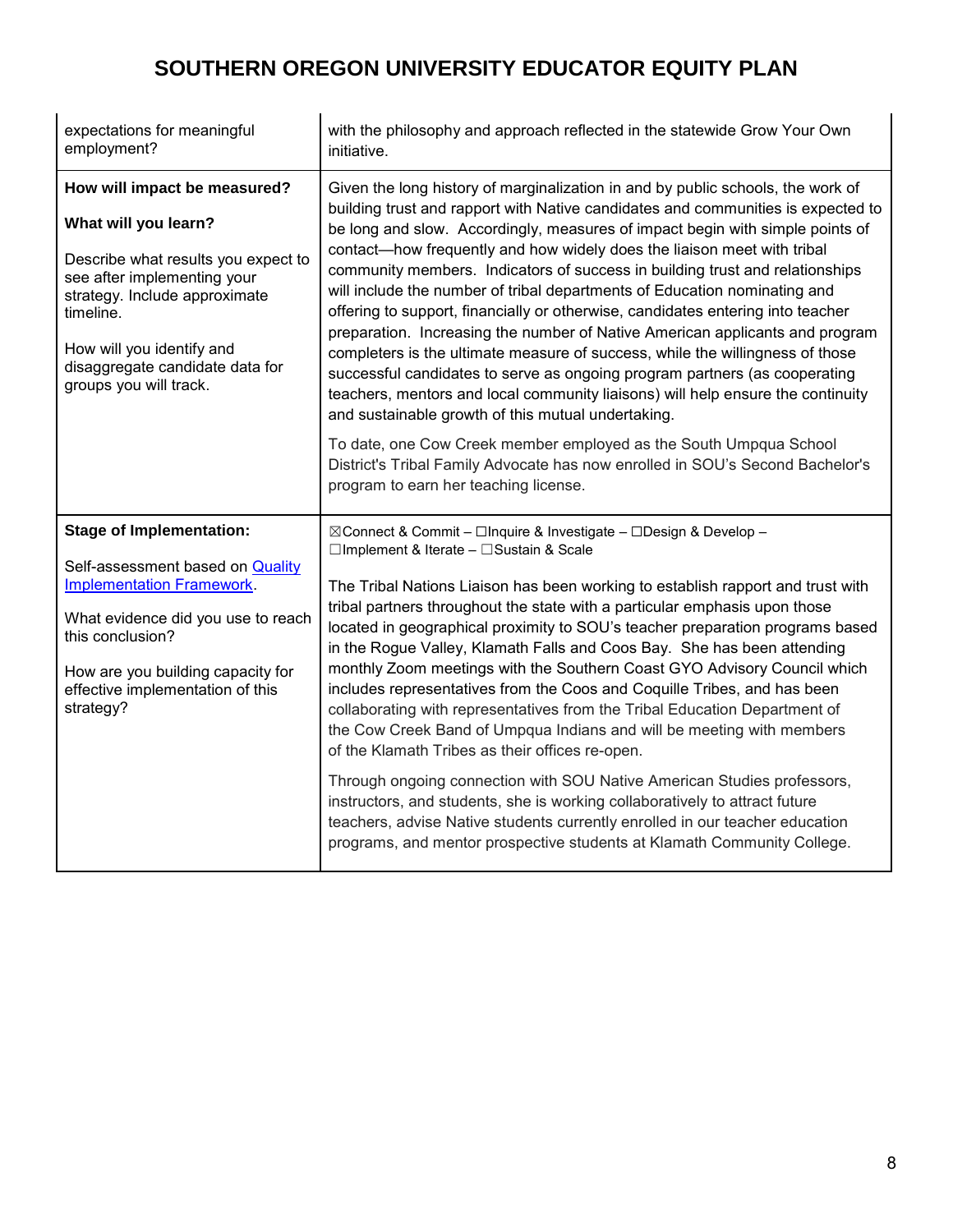# **C. Preliminary Budget Plan**

Please provide your best estimate of how funds will be distributed across the strategies and the cost of participation in the Community of Practice. We understand this budget is subject to change.

|                             |                                            |                                                                                                  |                                   |               | <b>Percent of</b><br><b>Total Grant</b> |
|-----------------------------|--------------------------------------------|--------------------------------------------------------------------------------------------------|-----------------------------------|---------------|-----------------------------------------|
| <b>Category</b>             | <b>Item</b>                                | <b>Description</b>                                                                               | <b>Amount</b>                     | <b>Amount</b> |                                         |
|                             |                                            | <b>Strategy 1: Peer Navigation Coaches and Facilitated Culture Circles</b>                       |                                   |               |                                         |
|                             | Peer Navigation                            | Six .25 FTE student worker<br>$10/1/2021 -$                                                      |                                   |               |                                         |
| Personnel                   | Coaches                                    | positions                                                                                        | 6/31/2023                         | \$53,000      | 35.3%                                   |
|                             | <b>Culture Circle</b>                      | \$50 per event                                                                                   | 3 Circles meeting                 | \$3,000       | 2%                                      |
| <b>Materials</b>            | refreshments                               |                                                                                                  | monthly                           | \$56,000      | 37.3%                                   |
|                             |                                            |                                                                                                  | <b>Strategy 1 Total</b>           |               |                                         |
|                             |                                            |                                                                                                  |                                   |               |                                         |
| Personnel                   | Faculty stipends                           | <b>Strategy 2: Culturally Responsive Teaching Innovation Community</b><br>\$1,000 for 10 faculty | $4/1/2022 - 6/31/2023$            | \$10,000      | 6.7%                                    |
|                             | Curriculum materials                       | \$500 for 10 faculty                                                                             | $4/1/2022 - 6/31/2023$            | \$5,000       | 3.3%                                    |
| <b>Materials</b>            |                                            |                                                                                                  | <b>Strategy 2 Total</b>           | \$15,000      | 10%                                     |
|                             |                                            |                                                                                                  |                                   |               |                                         |
|                             | <b>Strategy 3: Tribal Nations Liaison</b>  |                                                                                                  |                                   |               |                                         |
| Personnel                   | Salary and OPE                             | .25 FTE                                                                                          | $1/1/2022 - 6/31/2023$            | \$50,000      | 33.3%                                   |
|                             | Food and lodging                           | Quarterly visits to tribal<br>$1/1/2022 - 6/31/2023$                                             |                                   | \$2,000       | 1.3%                                    |
| Travel                      |                                            | <b>Education Departments</b>                                                                     |                                   |               |                                         |
|                             |                                            |                                                                                                  | Strategy 3 Total                  | \$52,000      | 34.7%                                   |
|                             |                                            |                                                                                                  |                                   |               |                                         |
|                             | <b>Community of Practice Participation</b> |                                                                                                  |                                   |               |                                         |
| Personnel                   | Faculty stipends                           | \$1,000 for team of 5                                                                            | tba<br>tba                        | \$5,000       | 3.3%                                    |
| Travel                      | Food and lodging                           | CoP participation                                                                                | \$2,000                           | 1.3%          |                                         |
|                             |                                            |                                                                                                  | <b>CoP Total</b>                  | \$7,000       | 5.7%                                    |
|                             |                                            |                                                                                                  |                                   |               |                                         |
|                             |                                            |                                                                                                  | <b>Total Direct Costs</b>         | \$130,000     | 86.7%                                   |
|                             |                                            |                                                                                                  |                                   |               |                                         |
| <b>Administrative Costs</b> |                                            |                                                                                                  |                                   |               |                                         |
|                             | Administrative<br>release for Equity       | 4-credit course release to<br>oversee implementation of                                          | $4/1/2022 - 6/31/2023$            | \$5,000       | 3.3%                                    |
|                             | Coordinator                                | strategies and Community of                                                                      |                                   |               |                                         |
| Personnel                   |                                            | Practice<br>University assessment                                                                |                                   |               | 10%                                     |
| Indirect                    | Grants and contracts<br>overhead           |                                                                                                  |                                   | \$15,000      |                                         |
|                             |                                            |                                                                                                  | <b>Total Administrative Costs</b> | \$20,000      | 13.3%                                   |
|                             |                                            |                                                                                                  |                                   |               |                                         |
|                             |                                            |                                                                                                  | <b>Total</b>                      | \$150,000     | 100%                                    |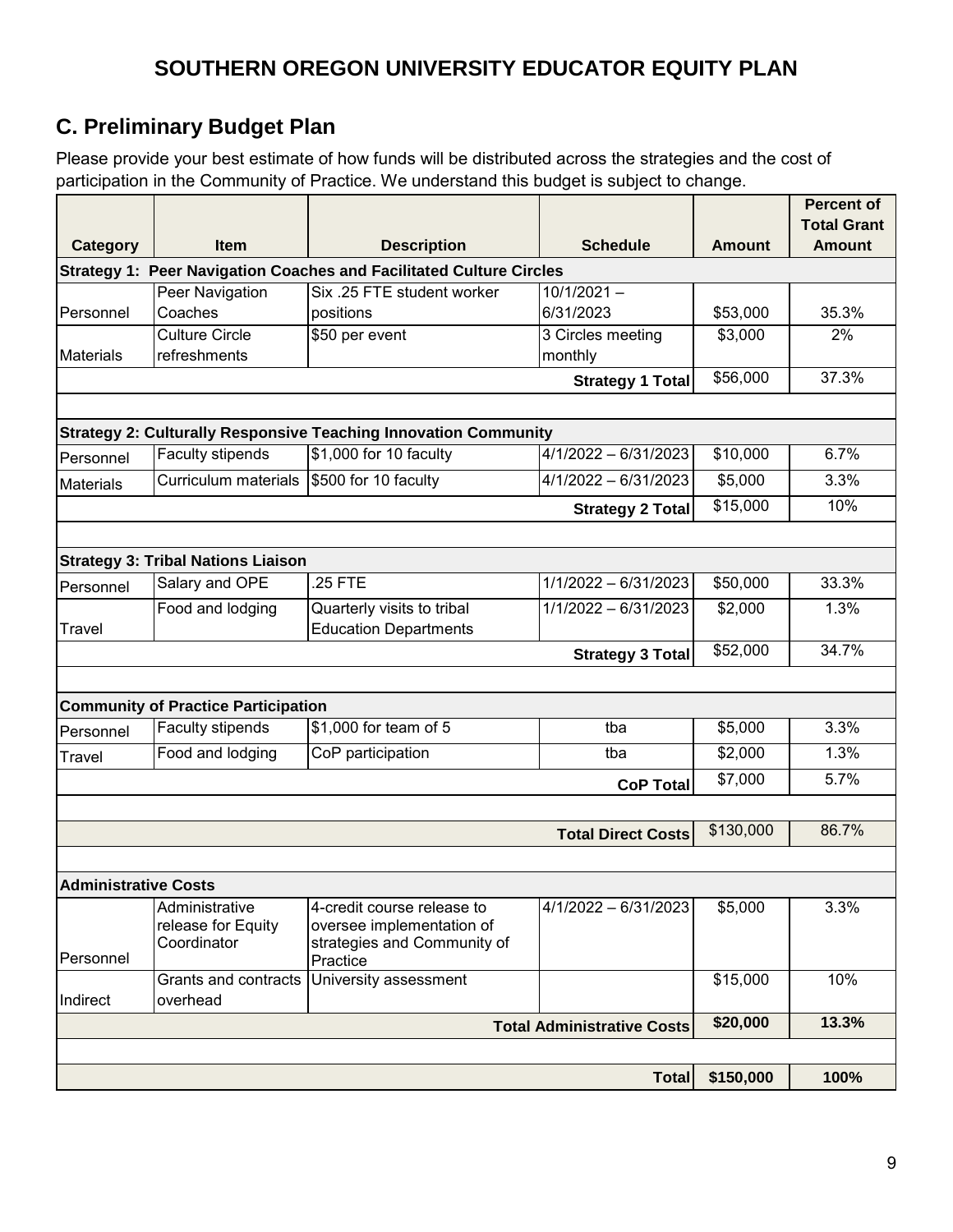# **SO** Southern OREGON

Date: May 3, 2022

- To: Dr. John King SOU Division Director, Education, Health and Leadership
- From: Sabrina Prud'homme University Board Secretary

#### Re: Board of Trustees Action on SOU Educator Equity Plan

On April 21, 2022, in the regularly scheduled meeting of the Academic and Student Affairs Committee of the board, the committee reviewed the "SOU Educator Equity Plan." The committee found the plan to be adequate and feasible, and unanimously recommended it to the full SOU Board of Trustees for approval.

In the regularly scheduled meeting of the Board of Trustees of Southern Oregon University on April 22, 2022, the board found the SOU Educator Equity Plan to be adequate and feasible as presented, and the plan was approved unanimously.

Dr. King, thank you for your longtime dedication to SOU and matters of equity, diversity and inclusion for the university and educators in Oregon. Your contributions to SOU and education in this state have strengthened both.

If you need anything further regarding the SOU Educator Equity Plan, please let me know.

Best wishes to you in your future endeavors.

Shriffullomme

SJP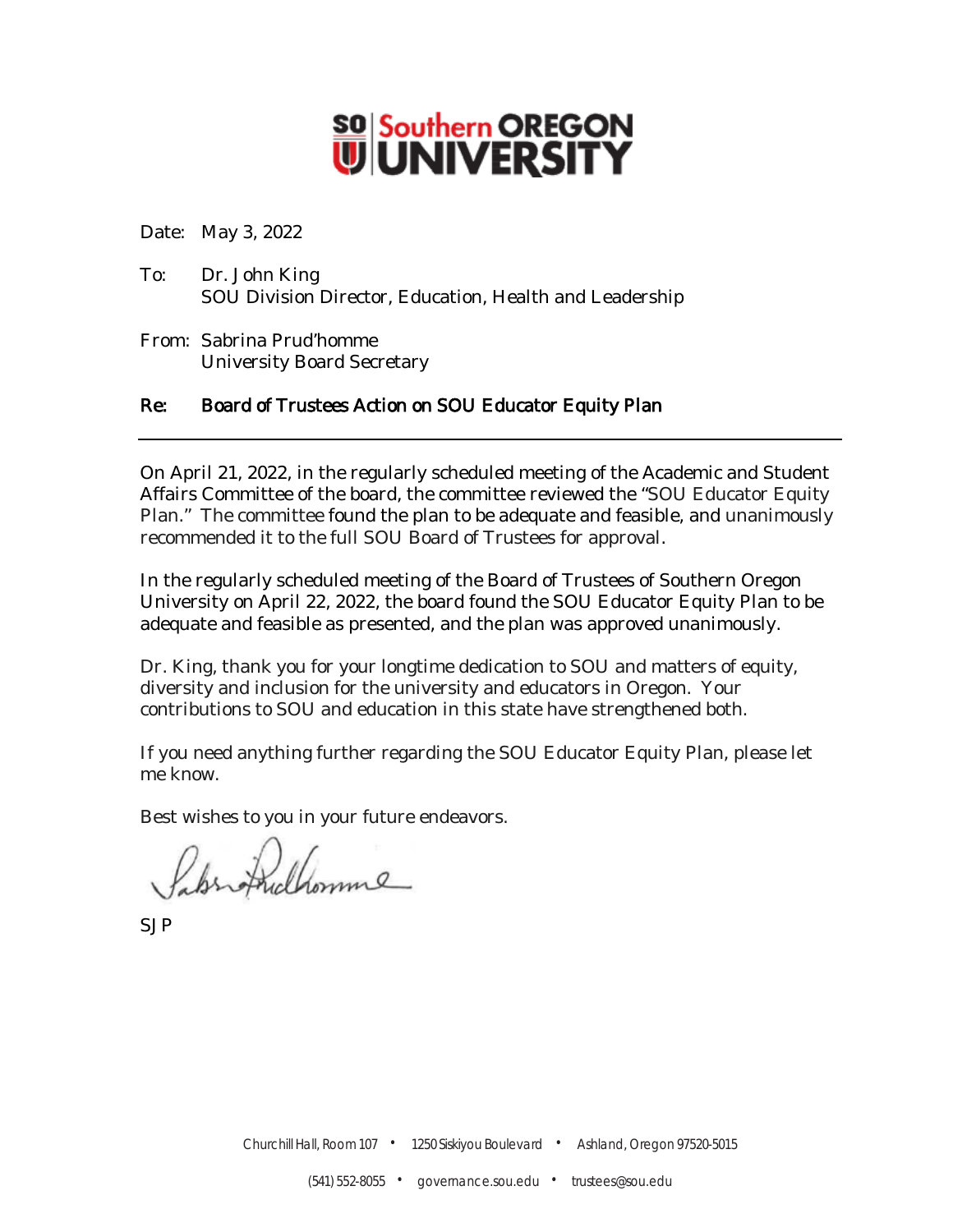# Meeting Oregon's **Education Workforce Needs**

# Education Recruitment Plan October 2021 Edition

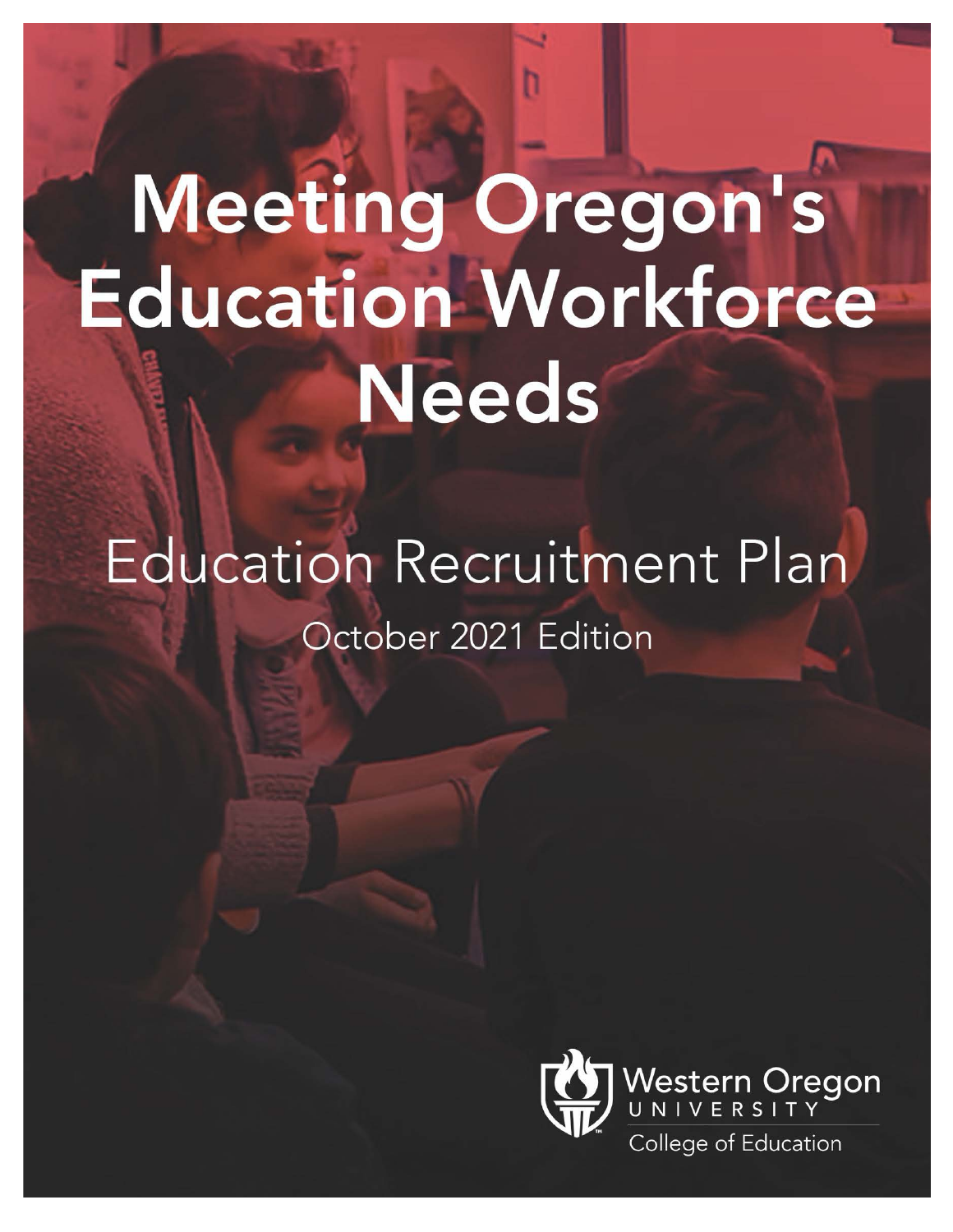#### **Preamble**

The educator programs at Western Oregon University have always sought to be responsive to the needs of Oregon schools, districts, and communities. Our programs prepare large numbers of classroom teachers each year and we recognize the responsibility we have to contribute to educator workforce development across the state. In 2015, the Oregon legislature passed HB 3375 that requires public universities to file plans indicating how they will "recruit, retain, admit, and graduate increasing numbers of culturally and linguistically diverse future teachers." Building an educator workforce that matches the demographics of the K-12 children in Oregon became the major goal and several legislative actions, investments, and state agency efforts since 2015 have all contributed to these goals.

In large part, due to the requirements of HB 3375, Western Oregon University has prepared a report or plan documenting efforts to recruit, retain, and graduate the educators that Oregon needs for several years. A previous version of this plan focused on the contextual factors or the universitylevel factors that contributed to effective recruitment. Another version focused on retention within programs and documented efforts to retain a diverse population of future educators in educator preparation programs. Lessons learned from these reports were that Western Oregon University has a context conducive to support the diversification of the educator workforce and that the education programs do not represent a barrier for culturally and linguistically diverse future teachers. Though these issues have been previously investigated, they are not closed or resolved. Education faculty continue to work to develop supportive contexts and understand the lived experiences of those students moving through our programs. However, this version of our Recruitment Plan focuses on a broad range of change strategies implemented recently that are all working in concert to develop the educator workforce needed in Oregon. All versions of our Recruitment Plans can be found at the College of Education website and in our CAEP Self-Study Report.

The educator programs at Western are the longest running, continuously nationally accredited programs in the state holding accreditation since 1954. As we prepare for our upcoming site visit in 2022, we are finding that our Recruitment Plan is driving a great deal of our Quality Assurances System work including investigations of our recruitment funnel, matriculation, and employment. We spend enormous time and energy coordinating with district partners, aligning efforts, braiding funds, and searching for synergy in our region to accomplish our educator workforce development goals. We believe strongly in the theory of change that we can affect positive outcomes for children, families, and communities if we invest in, support, and build an educator workforce that is effective and shares the cultural and linguistic assets of our region. This has become our core work and it drives enormous innovation on our campus and within our programs.

For these reasons, we are proud to present the October, 2021 version of our Educator Preparation Recruitment Plan titled, *Meeting Oregon's Education Workforce Needs*.

#### **Overview**

Western Oregon University has a positive and supportive campus climate that contributes to the effectiveness of efforts to recruit, retain, and graduate increasing numbers of culturally and linguistically diverse students. Institutionally, our student population was 38.6% non-white in fall '20 (WOU, Institutional Research) with a 19.6% Latinx population. Western aspires to become the first four-year, public university in the state to qualify as a Hispanic Serving Institution, a designation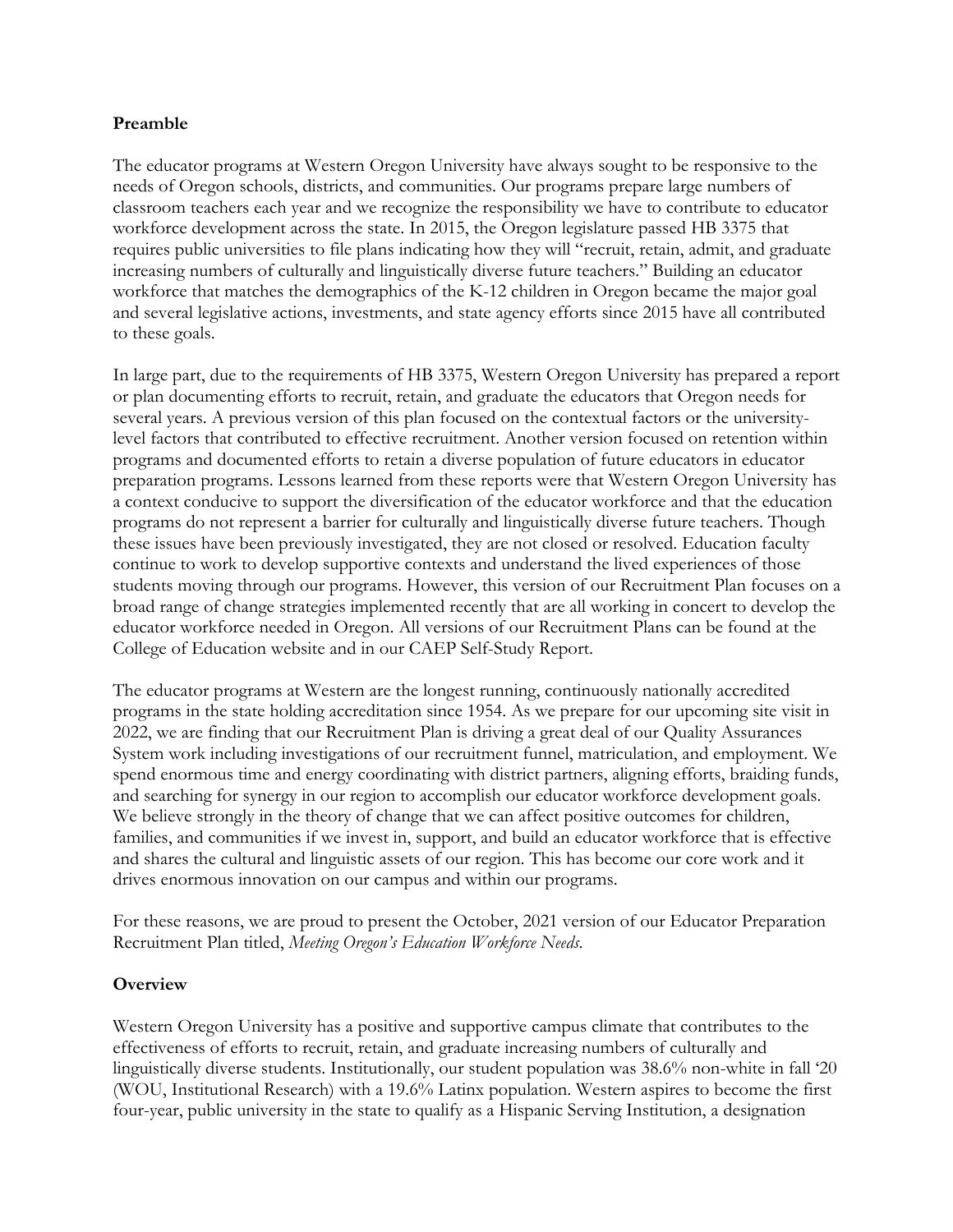bestowed by the Hispanic Association of Colleges and Universities (HACU). The faculty demographics at Western do not currently match the diversity of our student population. Though 24.3% of our total instructional faculty report as non-white, only 5.2% of them are Latinx. Clearly, our campus has progress to be made around building the faculty (and staff) workforce that matches the demographics of our university students. It is essential to bring faculty to campus with cultural and linguistic assets that are similar to our major student groups.

Interestingly, during summer 2021, the College of Education conducted a language asset analysis of all faculty and staff and learned that, despite the university demographics, 56% of tenured and tenure track faculty and 36% of the staff in the College of Education report being bilingual. Spanish and American Sign Language represented the most common linguistic assets for our employees followed next by Chinese, Taiwanese, Arabic, German, French, Italian, Portuguese, Italian, and Quechua. These assets are critical to support the targets and goals pursued in educator preparation.

Finally, Western Oregon University has an active University Diversity and Inclusion Advisory Committee (UDIAC) that reports directly to the President. Supported by UDIAC and an active student advocacy group, Western is preparing to launch a search for an inaugural, cabinet-level Diversity Officer. Our campus is excited about this opportunity to align resources and innovations with our mission and goals and to continue to make progress toward becoming more deeply inclusive and diverse in all ways.

It is within this supportive institutional climate that the educator programs Recruitment Plan is situated. More details about university context salient to our goals can be found in previous reports.

#### **Educator Program Targets**

Oregon is fortunate to have a supportive policy context relative to educator workforce development. The system is far from perfects as evidenced by the lack of a comprehensive educator supply and demand report in the last decade, but relative to building a culturally and linguistically diverse workforce, several positive alignments and tools exist. Since 2016, the Educator Advancement Council has published the annual Oregon Educator Equity Report which reviews available data on the status of the educator workforce and the children of Oregon relative to cultural and linguistic assets. This comprehensive report serves as a compass relative to these outcomes though without accompanying supply and demand information the nuances of how need is parsed by educator license type, endorsement area, and for geographics regions of the state continues to be unknown. However, the main targets remain clear in that 38.5% of the children in Oregon are ethnically diverse (2019-2020) while only 10.9% of the teachers are ethnically diverse (2019-2020). Unfortunately, only 21.5% of the initial licensure completers in Oregon are ethnically diverse (2018- 2019) so Oregon is actually losing ground relative to building a workforce that matches the diversity of our students.

Given this context, and as codified in our 2020 Recruitment Plan, educator programs have two major targets toward which much effort is directed. These targets include:

Target 1: To recruit, retain, admit, and graduate increasing numbers of culturally and linguistically diverse future educators as necessary to match the cultural and linguistic assets found in Oregon's children, families, and communities.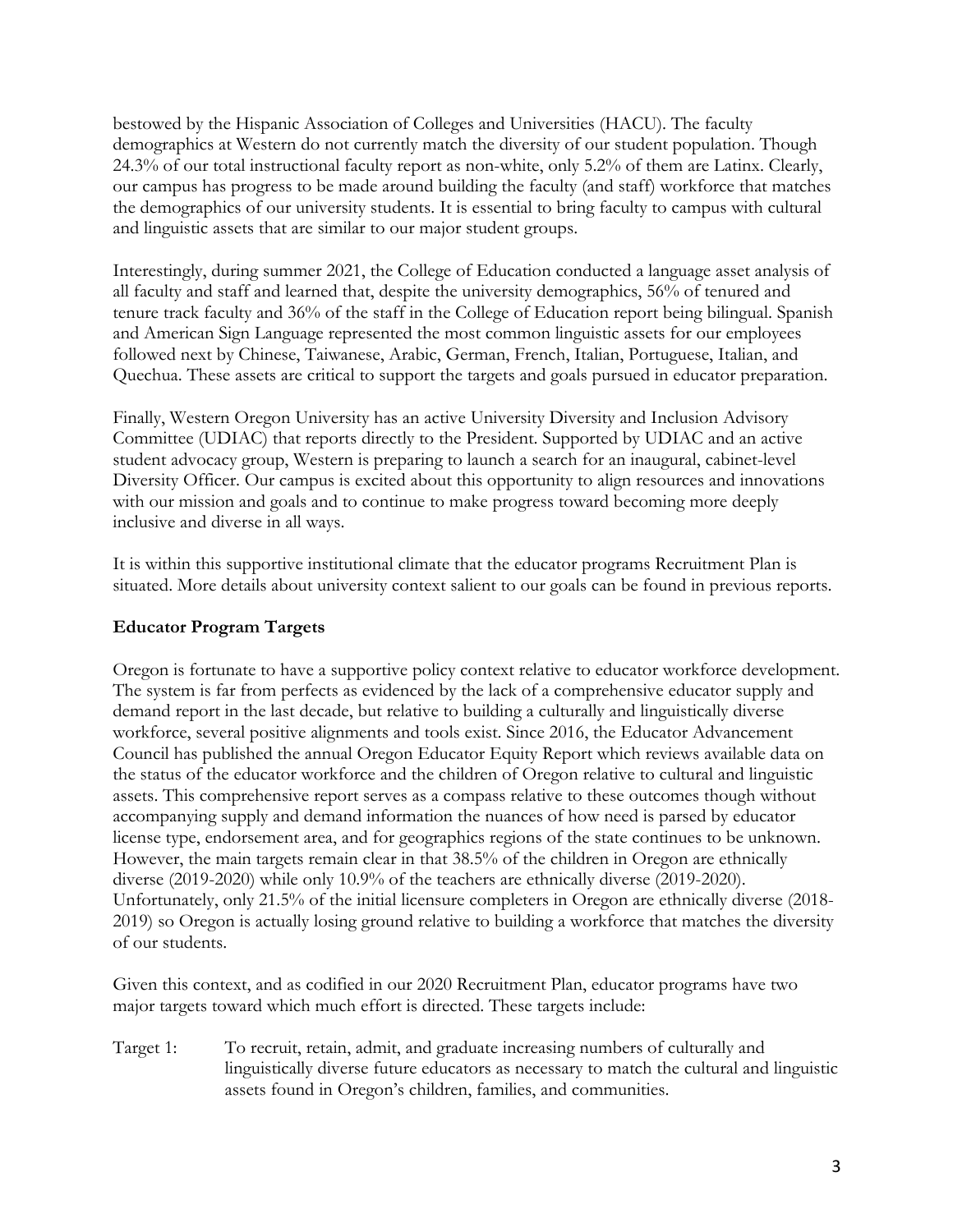Target 2: To prepare the types of educators needed to meet workforce needs in our region and in the state. Specifically, to prepare increasing numbers of special education teachers and bilingual teachers.

Clearly, there is overlap between these two targets as we also aspire to prepare increasing numbers of culturally and linguistically diverse special education teachers and other combinations at the intersection of these two targets. The targets are not mutually exclusive and supporting one often also supports the other. Change strategies designed to work toward these targets, therefore, often influence both targets simultaneously but we report them separately so that we can more easily set and monitor goals and progress toward those targets over time.

It is important to understand that these targets are the most salient in our region. We have other outcomes that we care about including preparing more advanced mathematics teachers, more Spanish teachers, more deaf education teachers, and even increasing numbers of elementary teachers. Oregon has teetered on the edge of a qualified teacher shortage for many years and simply increasing the number of licensed educators is also an outcome that matters at Western. The state of Oregon needs Western Oregon University to contribute in each of these ways and, like with our two major targets, these other outcomes are also supported by our change strategies. However, we will judge ourselves against these two targets, specifically.

#### **Supportive Contextual Work**

Before we take a deep dive into the change strategies that we have implemented and the goals identified to help us move toward the two broad targets, we share important contextual work underway that we believe also contributes to our abilities to reach our targets. We divide these contextual elements into (a) external policy and partnership efforts and (b) internal anti-racist and inclusive practices.

#### **External partnerships and policy participation**

*Educator Advancement Council and Regional Educator Networks*. Western education faculty have worked hard to develop partnerships and serve on committees and organizations that are helping to lead implementation of changes around the state relative to preparing the educator workforce needed. Dean Mark Girod serves as a Director with the Educator Advancement Council (EAC) and participates in monthly policy and implementation meetings associated with education workforce development issues. The EAC also has representatives from the Oregon Department of Education (ODE), the Early Learning Division (ELD), Teacher Standards and Practices Commission (TSPC), and the Higher Education Coordinating Council (HECC) and is an intra-agency group committed to educator workforce development. EAC Directors also include key legislators so there is a tight connection to policy actions.

The Educator Advancement Council funds ten Regional Educator Networks (RENs) around Oregon focused on local district participation and the identification and solving of local educator workforce needs. Dr. Maria Dantas-Whitney serves on the coordinating body of the REN organized out of the Northwest Regional Education Service District (NWRESD) that serves districts in Washington, Columbia, Clatsop, and Tillamook counties. Dr. Cindy Ryan serves on the coordinating body of the REN organized out of Douglas ESD serving Douglas county school districts including critical rural and tribal communities. Dean Mark Girod also serves on the coordinating body for the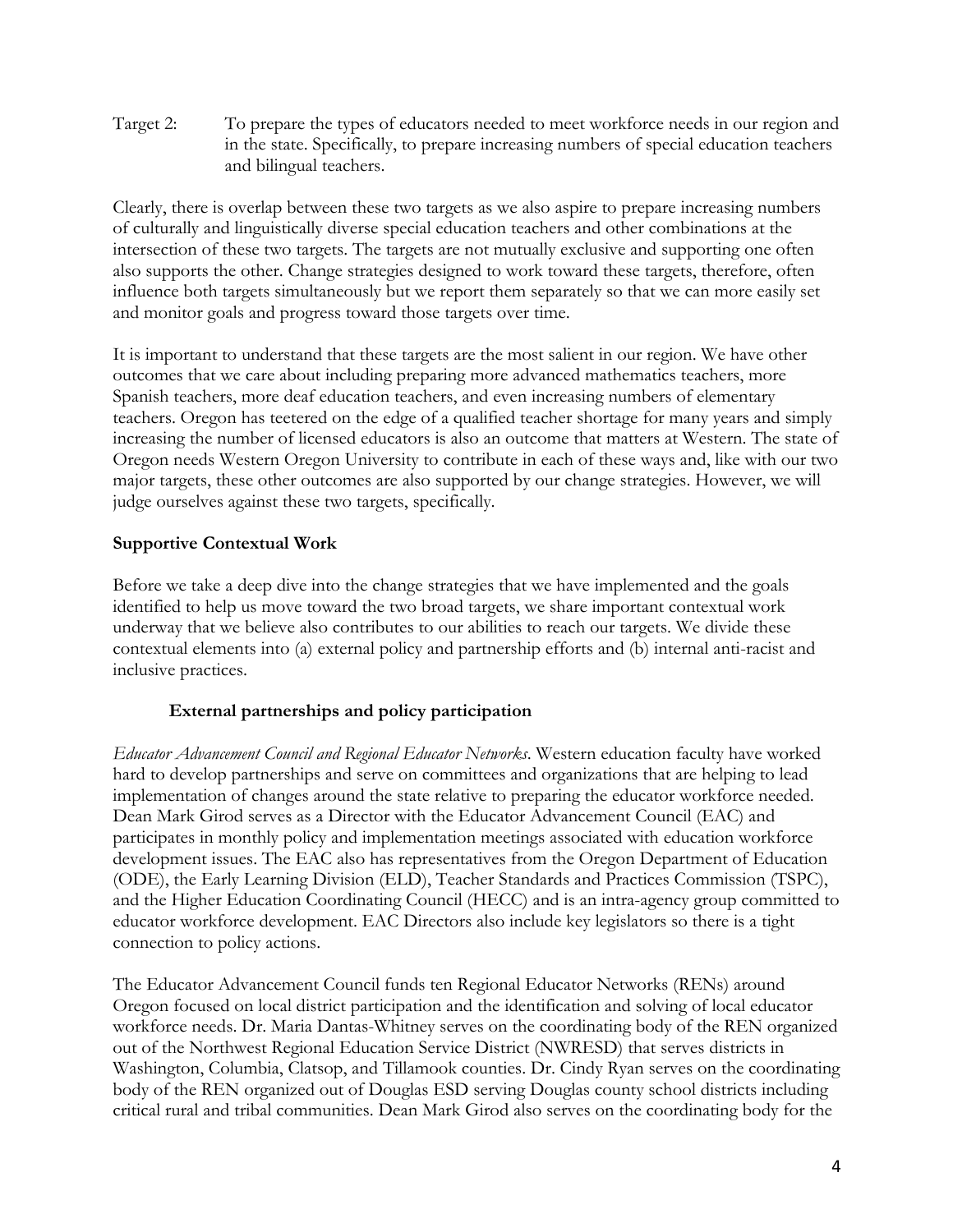South Coast to Valley (SC2V) REN organized out of Willamette ESD that also serves the South Coast ESD. Together the SC2V REN serves the districts of Polk, Marion, Yamhill, Coos, and Curry counties. As the RENs were being established, Western also signed on as partners with the REN serving both Clackamas and Multnomah ESDs serving Clackamas and Multnomah counties and also the REN supporting Lane ESD and Linn Benton Lincoln ESD serving each of those four counties as well. In total, we identify our partnership footprint as a contiguous group of 16 counties serving more than 80% of Oregon's schools, teachers, and children. Our goal is to be the best higher education partner possible to all educators, districts, communities, and schools in that footprint. Through this, we will serve the needs of Oregon children more effectively.

*Mid-Valley Education Collaborative*. For more than a decade, Western education faculty met monthly with representatives from the Salem-Keizer School District and other area educator preparation programs including Corban University, Willamette University, and Pacific University. Conversations centered on improvement to practices for recruiting new educators, preparing educators through robust clinical experiences, and then hiring, on-boarding, and mentoring educators to improve retention. These conversations have been incredibly productive and useful in the day-to-day practices of the work we all share together.

In August of 2021, a kick-off meeting was held for the Mid-Valley Education Collaborative (MVEC) which seeks to replicate the powerful and embedded relationships between educator preparation programs and ten mid-valley school districts. Great enthusiasm exists for a continuation of this midvalley effort and working sub-committees are in development focused on: (a) recruitment and pathways to the profession; (b) preparation, placements, and clinical practices; (c) hiring, retention, mentoring, and professional development; (d) data, evaluation, and research, and; (e) a steering committee for the full group. The organizational leadership for the group is being provided by Willamette ESD but our district partners also span into the Linn Benton Lincoln ESD and two Regional Educator Networks. We are excited about the possibilities that MVEC represents in our region to launch shared solutions to common problems, braid funds and pursue strategic investments, and to model for the rest of the state what it means to collaborate effectively and achieve shared goals.

*Statewide Longitudinal Data System*. Dr. Mark Robertson, Director of Accreditation in the College of Education at Western, is currently partnering with three other universities, Teacher Standards and Practices Commission, and the Higher Education Coordination Commission's State Longitudinal Data system team. This group is working to create a systematic data file for each Oregon educator preparation program that provides a comprehensive list of program completers and the year they were hired in public schools for all professional positions. This will allow each educator preparation program to look backward to identify rates of emergency licenses awarded, types and locations of specific schools of employment that may inform employer satisfaction, and to monitor retention and promotion of hired completers. This file will also allow for disaggregation into subgroups and contribute to fine-grained analysis of educator workforce preparation and implementation across the state.

*Participation on Oregon Education Equity Team***.** As mentioned previously, since 2016, the Educator Advancement Council has produced a comprehensive Education Equity Report documenting the changing demographics of Oregon's schools, districts, and communities and also the status of the educator profession relative to these same demographics. This report is the definitive statement in Oregon about progress being made (and not) relative to building the education workforce needed to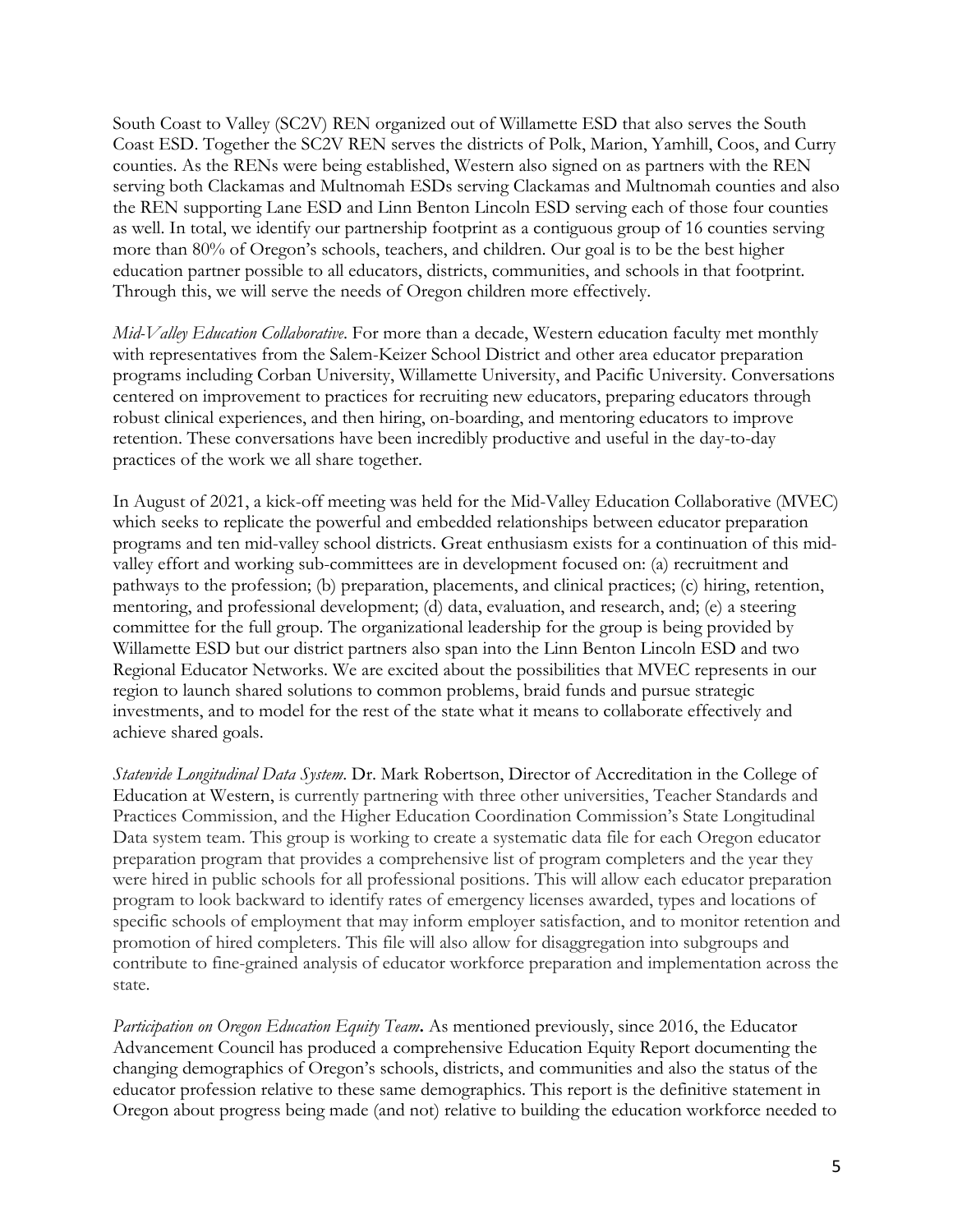serve our children and communities. It includes relevant policy changes, relevant state agency changes and reorganizations, and includes promising practices that should be considered for continuing to move the needle. Western is fortunate that faculty member, Dr. Maria Dantas-Whitney, has served continuously on the advisory council for this critical statewide report and we benefit from her insider knowledge and understanding of the issues detailed each year.

#### **Internal anti-racist and inclusive practices**

*Justice, Equity, Diversity, and Inclusivity*. The College of Education recently established the Office of Justice, Equity, Diversity, and Inclusion to support the work necessary in all our programs and practices. COE JEDI centers anti-racism and anti-colonialism in all work in the College of Education. By placing justice first, we amplify the need to name oppression and remove barriers for students, staff, and faculty who traditionally experience inequity, invisibility, and harm in institutions of higher education. COE JEDI works to ensure that our teaching, service, and research is grounded in equity with the aim of preparing socially-responsible teachers and professionals. We seek to become actively informed while advocating for and supporting those who have faced discrimination and racial aggression in schools, workplaces, and society. Our goals include: (a) establish academic, financial, and social support for typically marginalized students; (b) maintain spaces for collective healing and understanding; (c) mediate institutional decision-making with an equity lens, and; (d) become the regional leader in anti-racist education and advocacy for traditionally marginalized communities. More about COE JEDI can be found here: https://wou.edu/education/jedi/

*Free, anti-racist course*. Education faculty partnered with Central School District teachers and administration to conduct deep, meaningful, and sustainable equity work across the entire school district during spring and summer 2021. After strategy discussions, lead faculty were identified at Western and the district-level equity team was identified at Central SD to collaborate, develop, and then implement delivery of a free anti-racist professional development course. Led by Dr. Jaclyn Caires-Hurly and Mandy Olsen at Western, nationally recognized professional development supporters were brought in including Dr. Bettina love from the University of Georgia, Conscious Education Consulting, Resolutions Northwest and Restorative Justice training, the BUENO Center at the University of Colorado, and Gender Spectrum training as well. Building-level equity teams in each of the six district schools and at the district office were convened, building-level implementation plans were developed, and then professional development needs were identified that helped each building-level team work toward implementation. More than 60 participants collaborated on this work and the hope is that significant progress will be made toward building a more inclusive district context. Of course, critical lessons were also learned that will be applied to educator preparation at Western.

*Curriculum integration work*. Education faculty recently developed an equity framework for curriculum infusion of Oregon's equity initiatives throughout the undergraduate, elementary licensure program coursework. This framework will allow utilization of the wisdom of the state equity initiatives including: (a) American Indian/Alaska Native Education and Tribal History/Shared History; (b) Black/African American Student Education; (c) Emerging Bilinguals (English Learners); (d) Ethnic Studies Standards; (e) LatinX Student Education, and; (f) Holocaust and Genocide Curriculum. This work will model for future teachers that these frameworks can be integrated in logical and useful ways to promote equity, inclusion, and multiculturalism in daily classroom instruction. This work was led by Drs. Kristen Pratt, Ken Carano, and involved several other faculty partners.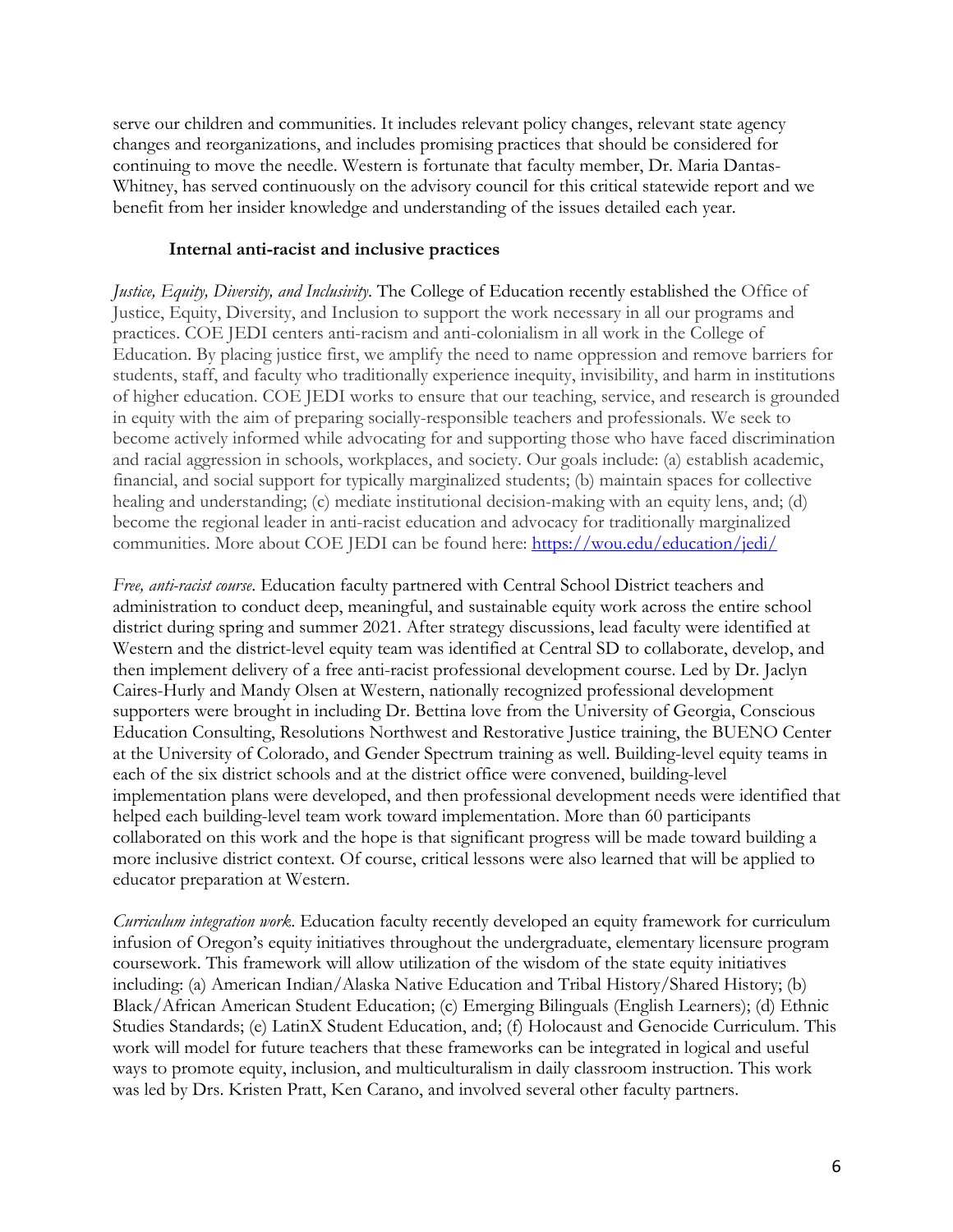Together, these external and internal efforts contribute indirectly to the momentum that allows us to work effectively to meet the targets identified. In the next section, we detail change strategies specific to the major targets and use a set of prompts borrowed from CAEP exemplars including responding to each of these question prompts:

- a) Describe the goal and how it is aligned to the target?
- b) What relevant baseline data is available that informs the goal?
- c) Is achieving the goal feasible?
- d) What strategies or steps will be followed to achieve the goal and what resources are necessary to do so?
- e) What adjustments will be made going forward toward meeting the goal and the associated target?

A summary of all efforts, actions, and responses to these guiding questions are found in Appendix A.

#### **Goals in Alignment with Targets**

The educator programs have invested considerable time, energy, and resources in innovations and change strategies designed to work toward the two major targets identified previously. What follows is a thorough description of change strategies, goals, and analysis of the theory of action in accordance with the prompts above.

#### **Target 1: To recruit, retain, admit, and graduate increasing numbers of culturally and linguistically diverse future educators as necessary to match the cultural and linguistic assets found in Oregon's children, families, and communities.**

a) Describe the goal and how it is aligned to the target?

The multi-faceted nature of Target 1 requires that we identify several goals including each of the following:

- Goal 1a: Over the next six years, increase the number of culturally and linguistically diverse students enrolled in our preliminary licensure programs to 45%, estimated to match the percentage of culturally and linguistically diverse K-12 students in Oregon schools.
- Goal 1b: Over the next six years, increase the number of culturally and linguistically diverse students completing our preliminary licensure programs to 40%, estimated to match the percentage of culturally and linguistically diverse K-12 students in Oregon schools, including a small gap to allow for losses within the preparation pipeline.

Previous analyses indicated that our preliminary licensure programs have a supportive climate and that retention within programs is not a significant impediment to achieving Target 1 therefore we focus here on simply adding more culturally and linguistically diverse students in our programs and then helping them graduate as a means to achieving Target 1.

b) What relevant baseline data is available that informs the goal?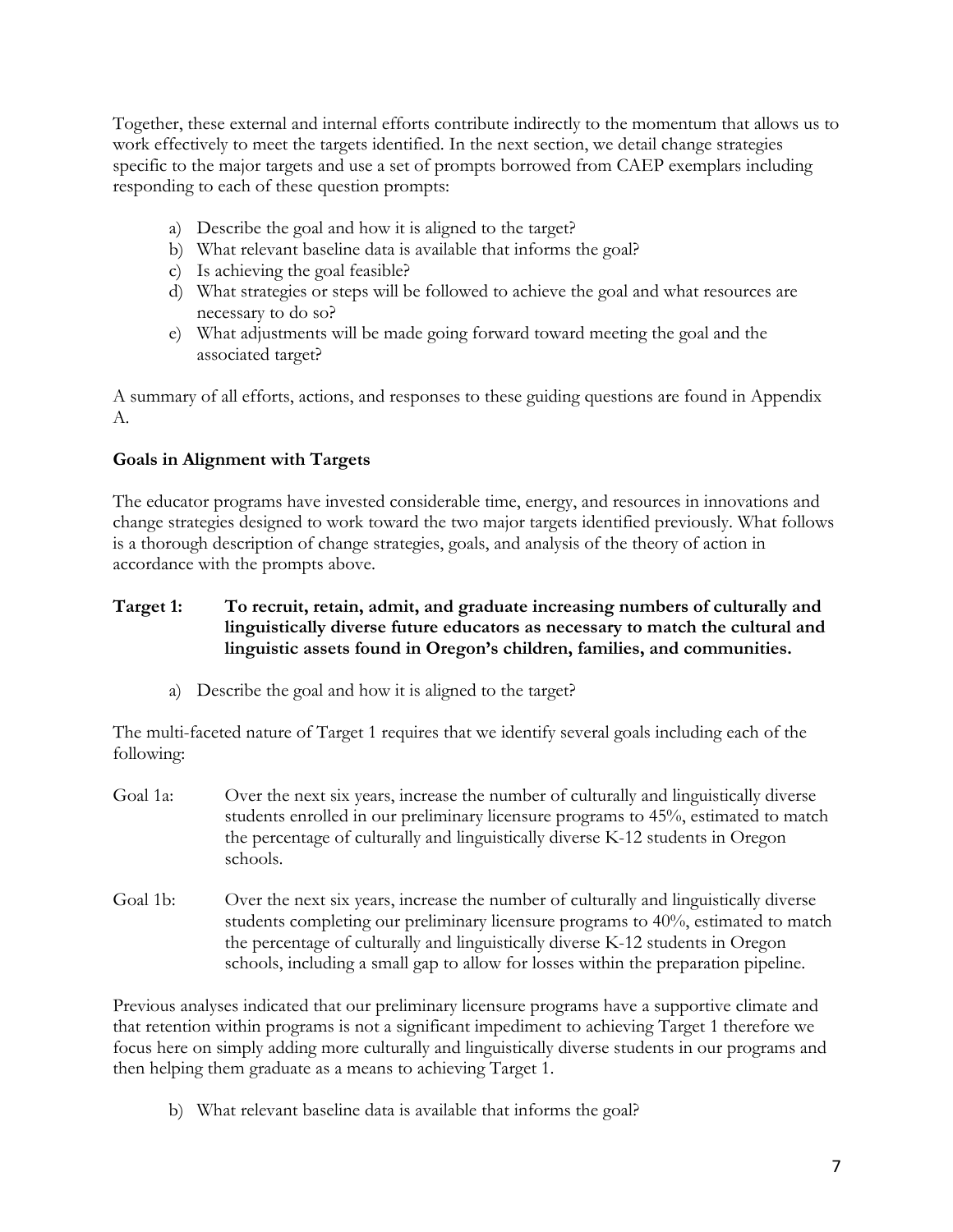Over time, we have set several benchmarks by which to judge our successes relative to recruiting, admitting, retaining, and graduating increasing numbers of culturally and linguistically diverse future teachers.

Table 1. Percentage of culturally and/or linguistically diverse students in educator pathways over time (historical and aspirational goals).

|           | 17-18 | 18-19 | 19-20  | $*20-21$ | $*21-22$ | $22 - 23$ | $23 - 24$ | 24-25  | 25-26  | 26-27  |
|-----------|-------|-------|--------|----------|----------|-----------|-----------|--------|--------|--------|
| Applied   | 16%   | 20%   | 34%    | 30%      | 30%      | $32\%$    | 35%       | 38%    | 40%    | 45%    |
| Admitted  | 92%   | 89%   | 76%    | 76%      | 80%      | 84%       | 86%       | 88%    | $90\%$ | $95\%$ |
| Enrolled  | 73%   | 82%   | $71\%$ | 76%      | 80%      | 84%       | 86%       | 88%    | $90\%$ | $95\%$ |
| Completed | 16%   | 19%   | 32%    | 30%      | $30\%$   | $32\%$    | $34\%$    | $36\%$ | 38%    | 40%    |
|           |       |       |        |          |          |           |           |        |        |        |

\*Data during pandemic years has been impacted in ways not yet completely understood. We will continue to drive forward as pandemic conditions abate and pursue our goals to build the educator workforce needed. Note. It has become increasingly common for students to decline to respond to questions asking them to identify their cultural and/or linguistic demographics. This fact adds significant uncertainty to this data. Approaches to address this will be described later.

Within the data included in table 1 is rich nuance in that application, admission, enrollment, and completion occur at different points of time during any one year across educator programs, includes a mix of 4-year undergraduate students, transfer students, and career changers or adult learners, and even has nuance within programs preparing educators with different endorsements, from different regions around the state, and coming from different community colleges. Additionally, linguistic diversity is not a category traditionally captured in university demographic surveys and so our numbers include local assessment of linguistic diversity that occurs regularly and systematically in all our educator program pathways. Our Quality Assurances System allows for the disaggregation of data to investigate these nuances, strategize to maximize opportunities and to shore-up gaps, weaknesses, or impediments within our systems. However, table 1 at the highest level of analysis, is how we choose to monitor over time. In section (d) we examine a range of tactics designed to help meet the goals and the associated target.

c) Is achieving the goals feasible?

Educator faculty and administration believe that achieving these two goals in alignment with Target 1 are feasible though as overall numbers grow in preliminary licensure programs, meeting these target percentages will represent very large increases in raw numbers of culturally and linguistically diverse students enrolled and graduating. Significant resources are associated with each of these goals and resource allocation is dealt with specific to each change idea.

d) What strategies, tactics, or steps will be followed to achieve the goal and what resources are necessary to do so?

The following section describes a series of tactics or efforts designed to achieve the two goals associated with Target 1. The two goals aligned with target 1 are complementary and the tactics or strategies are also complementary. We don't always have data available to help us know which tactic or strategy is working most effectively and so we look, listen, and adjust at the tactic level, to the best of our ability, in pursuit of the overall goals and target.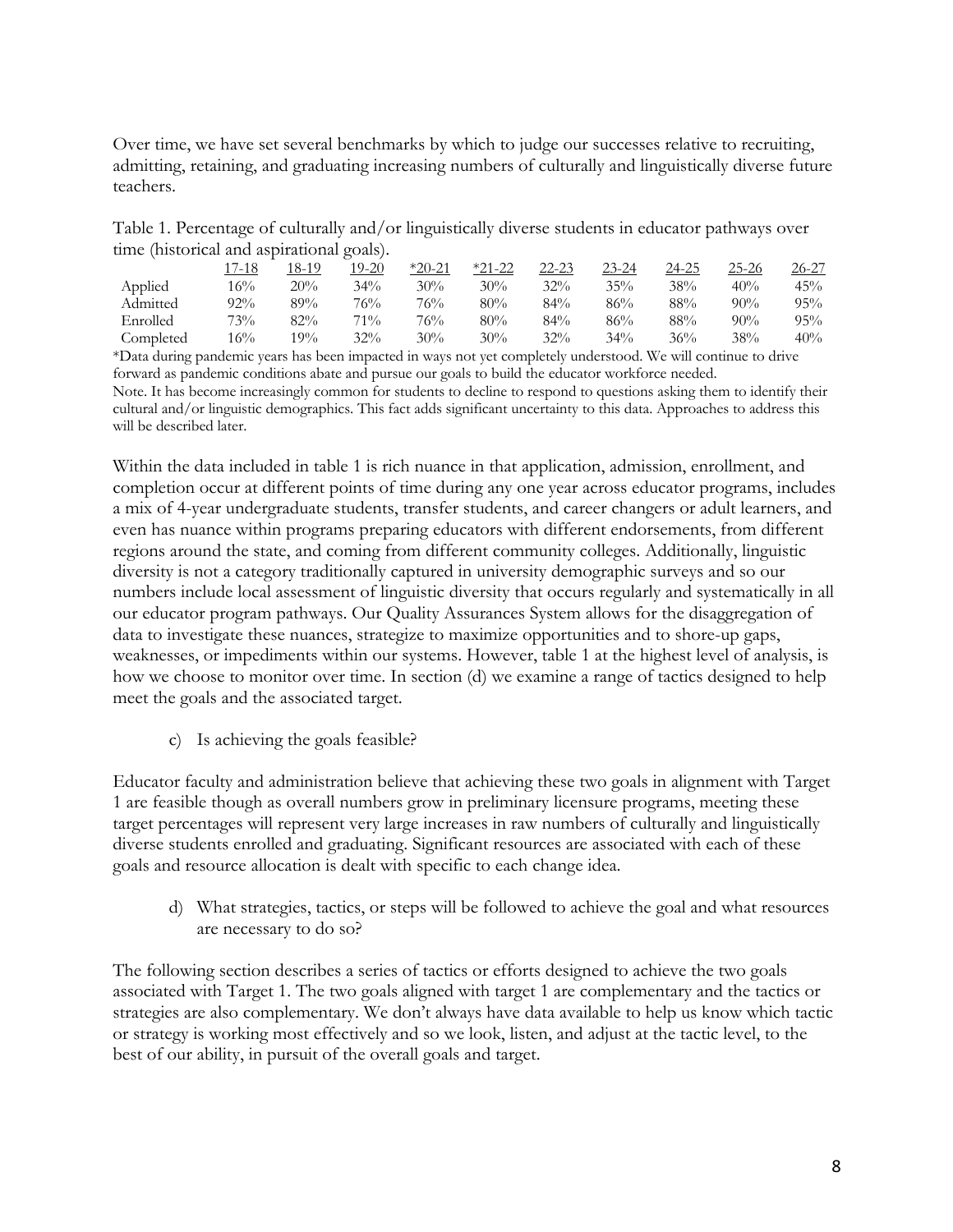*Community college partnerships and transfer pathways*. Following HB 2998 (2017) which tasked the Oregon Higher Education Coordinating Commission with convening community colleges and public universities to explore transfer pathways. Two years of regular conversations and negotiations resulted in the development of a Major Transfer Map (MTM) in elementary education that was adopted by HECC in June 2020. Western education faculty, led by Dr. Marie LeJeune, were steadfast supporters for this work. In fact, the full HECC report on the elementary education MTM includes extensive appendices explaining how the transfer pathway works on each public university campus except at Western Oregon University. The basic MTM transfer pathway is all that is needed for students to navigate at Western as it does not contain caveats or other qualifiers that confuse or make more difficult use of the MTM. Again, Western education faculty embraced robust transfer pathways wholeheartedly.

From there, Education faculty and our education transfer advisor, Darlene Fritz, have worked tirelessly to build clear, clean, and robust transfer pathway maps with ten Oregon community colleges and continue to work to add the others. Darlene regularly visits community college campuses, has built strong professional relationships with advisors on those campuses, and is actively advising 200-300 community college students who will be preparing to transfer to Western in the future. The full wisdom and value of the education transfer pathways work can be found here: https://wou.edu/teachered/teacherpathways/

| <u>Campus</u>       | Number | <u>Percentage</u> |
|---------------------|--------|-------------------|
| Chemeketa           | 100    | 41%               |
| Linn-Benton         | 32     | 13%               |
| Portland            | 20     | $8\%$             |
| Clackamas           | 13     | $5\%$             |
| Umpqua              | 10     | $4\%$             |
| Lane                | 9      | $3\%$             |
| Central Oregon      | 8      | $3\%$             |
| Rogue               | 8      | $3\%$             |
| Mount Hood          |        | Less than $2\%$   |
| Southwestern Oregon |        | Less than $2\%$   |
| Oregon Coast        |        | Less than $2\%$   |
| Clatsop             |        | Less than $2\%$   |
| Columbia Gorge      |        | Less than $2\%$   |
| Blue Mountain       |        | Less than $2\%$   |
| Klamath             |        | Less than $2\%$   |
| Tillamook Bay       |        | Less than $2\%$   |
| Treasure Valley     |        | Less than 2%      |

Table 2. Undergraduate Education majors by home community college, spring 2021 Total number  $= 246$ 

The information in Table 2 is supplied by Western Institutional Research and helps us prioritize which community college campuses are already strong feeders to our undergraduate, preliminary licensure program and also helps us be targeted in developing new relationships. Several investments have been necessary to support this work including: (a) ask transfer liaison advisor Darlene Fritz to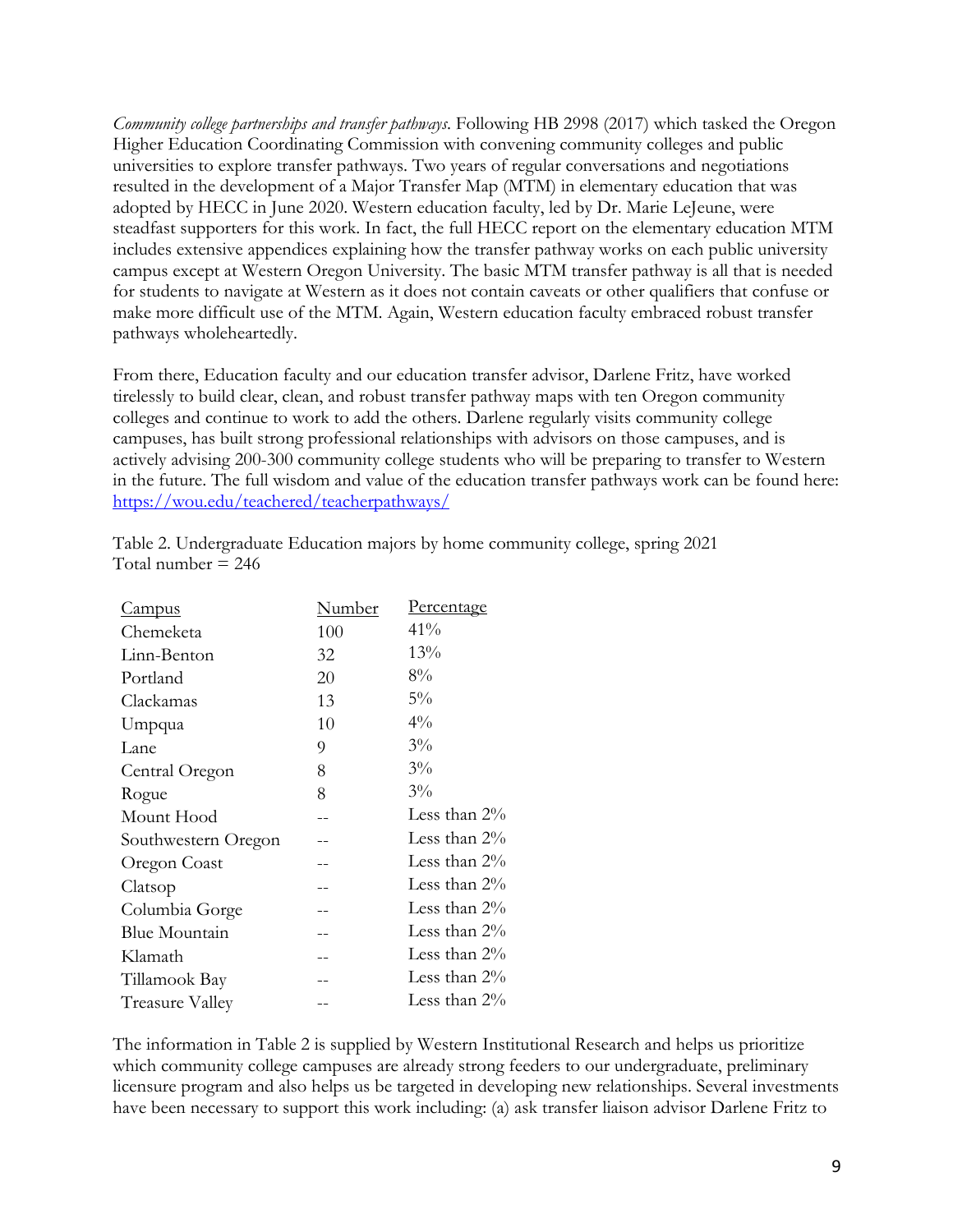expand efforts to travel to community college campuses and cover her associated travel costs to do so estimated at approximately \$300/month (b) assign a graduate assistant to pick up the on-campus advising load that Darlene has vacated to more effectively serve community college transfer which requires an annual repurposing of \$20,000 and (c) utilize our web designer services to support the development of transfer web and print materials at an annual cost of \$12,000. We believe these are positive and worthwhile investments given their estimated return in support of the goals associated with Target 1.

*Additional remission scholarships and student support programs*. The Western Oregon University Board of Trustees has worked hard recently to increase student remission money available on our campus. Essentially, remission scholarships are those funded by Western to offset costs for students enrolled on our campus. Western continues to study how to most effectively utilize remission scholarships to support students with the greatest need who are also most likely to achieve graduation. Additionally, Western continues to support several academic success programs such as the Student Enrichment Program, Diversity Scholars, Multicultural Student Services, and has recently landed the Teacher Prep Student Support Services grant to also contribute to education major retention and completion. More information can be found about TPSSS here: https://wou.edu/tpsss/

In addition, Interim President Jay Kenton recently announced that an increase in scholarship funding for the Bilingual Teacher Scholars program would occur to support new students in fall '22. The increase in scholarships if from 19 in fall '21 (19\*\$3,000\*5 years) to 100 in fall '22 (100\*\$3,000\*5 years) equating to an institutional investment (or transfer of effort) from \$57,000 in fall '21 to \$300,000 in fall '22. This shift is in direct alignment to the institutional goal of becoming a Hispanic Serving Institution as rapidly as possible.

*Adding accessible program pathways*. Education faculty know that it is essential to have accessible programs available to working adults and to those living outside the valley. Education faculty have built online, hybrid, Saturday, and face-to-face options that allow future teachers to pick the pathways that are necessary for their success. Contributing to smooth community college transfer pathways, education faculty moved several courses to the 200-level to make it easier for students to complete meaningful coursework at their local community college before seeking degree completion and licensure at Western. Currently, faculty are preparing to roll-out an undergraduate pathway to Special Education licensure that we believe will also be critical for paraprofessionals and adult learners interested in becoming a teacher in this area. A recent study conducted by the College of Education exploring employment of paraprofessionals in Polk, Marion, and Yamhill counties indicates that half of the more than 4,000 paraprofessionals working in the region are assigned to special education supports. Again, building out accessible pathways in this area serves multiple purposes that will help us increase the numbers of special education teachers prepared. This work has been led by Drs. Katrina Hovey and Shari Hopkins and was supported by many other education faculty. This work was done utilizing resources from the successful Grow-Your-Own educators grant from the Oregon Department of Education called Rural Partners Pathways to the Profession (RP3). Once these accessible pathways are developed, no additional resources will be necessary to sustain them unless they become large and need internal faculty program coordination.

*Office for Advancement of Paraprofessionals*. Western has established the Office for Advancement of Paraprofessionals staffed by education faculty member, Dr. Rachel Harrington. This Office is focused on meeting the professional development needs of area paraprofessionals, supports paraprofessionals in charting degree completion and licensure pathways, and is also exploring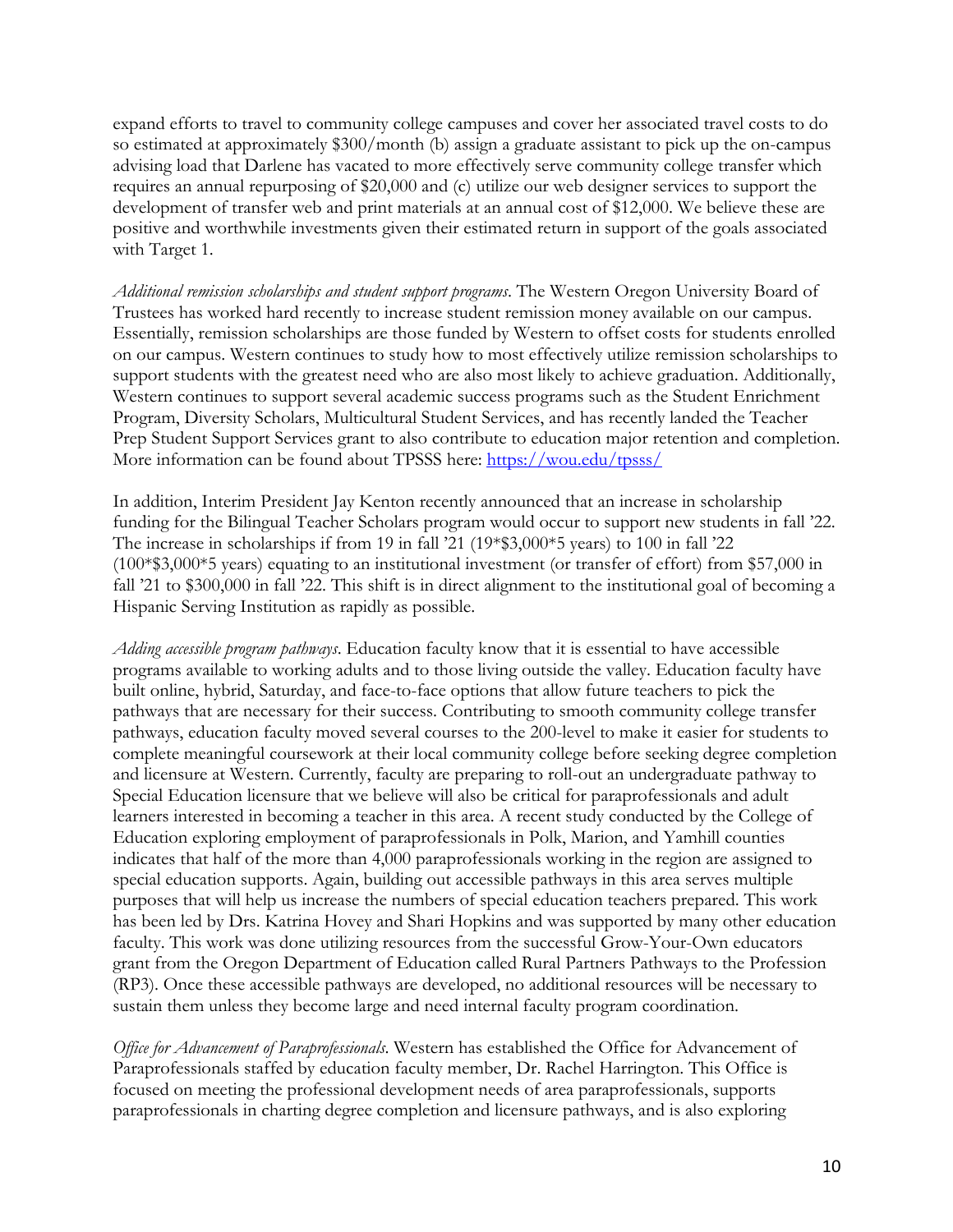providing free on-boarding training for paraprofessionals. In August 2021, the 2<sup>nd</sup> annual summer Conference on Learning and Instruction for Paraprofessionals (CLIP) was held via zoom at Western and more than 100 paraprofessionals from Oregon and Alaska participated. More information about Western's Office for Advancement of Paraprofessionals can be found here: www.wou.edu/education/cap

The Office of Advancement of Paraprofessionals is funded by money from the Higher Education Coordinating Council and includes \$12,000 per year. We anticipate that this money will continue to be available and that this work will continue uninterrupted and will mature over time to serve more educators in support of Target 1.

*High school pathways to the profession*. Western continues to explore with regional partners, how to effectively build high school pathways into the education profession. A recent Grow-Your-Own (GYO) grant awarded to Willamette Education Service District (WESD) explored building a high school pathway outside of the traditional bell structure allowing participants from across multiple schools and districts to form a professional community, receive professional development, and chart their paths to degree completion, licensure, and employment in a school district. In support of this, Western Oregon University also partners with WESD on an extensive dual-credit program that allows high school students to earn college credit in core academic disciplines through an assessment-based system called the Willamette Promise. Education faculty have recently worked to establish ED 200 Introduction to Education (led by Drs. Dana Ulveland and Marcus Wenzel) and ED 220 Introduction to Early Childhood Education (led by Drs. Andrea Emerson and Ya-Fang Cheng) in Willamette Promise to facilitate dual credit and to help high school students build momentum for entering educator professions. More information about Willamette Promise can be found here: https://www.wesd.org/willamettepromise

This work was supported by internal, College of Education saving across FY21 and are unlikely to be available going forward into FY22 and beyond. This is not a liability, however, because now that the courses are developed the annual investment to continue to deliver them in collaboration with district partners is carried by the institutional commitment to Willamette Promise.

*Rural Pathways Partnership Project (RP3).* Rural Oregon school districts have experienced significant teacher shortages, particularly for bilingual and special educators. Funded as a Grow-Your-Own (GYO) project from the Oregon Department of Education, the Rural Partnerships Pathways Program (RP3) at Western has helped us to partner with the Cow Creek Band of Umpqua Tribe of Indians and three educational service districts including Douglas ESD, Northwest Regional ESD, and Linn Benton Lincoln ESD to develop rural educator pathways. These pathways create opportunities for rural educators to participate in place-conscious degree completion, licensure and added endorsements programs such as English for Speakers of Other Languages (ESOL) or Special Education. Drs. Maria Dantas Whitney and Kristen Pratt have served as co-PIs for this critical initiative. More information about the RP3 grant project can be found here: https://wou.edu/teachered/rp3-grant/

The co-PIs were also invited to compete for an "accelerator grant" from the Meyer Memorial Trust to more quickly achieve the outcomes of the RP3 grant. This grant was awarded and brought an additional \$90,000 to these innovation efforts. Finally, co-PIs were recently notified that a one-year extension to the RP3 grant was approved by the Oregon Department of Education and so the strategies for continuing the work into the next year are in development though most of the same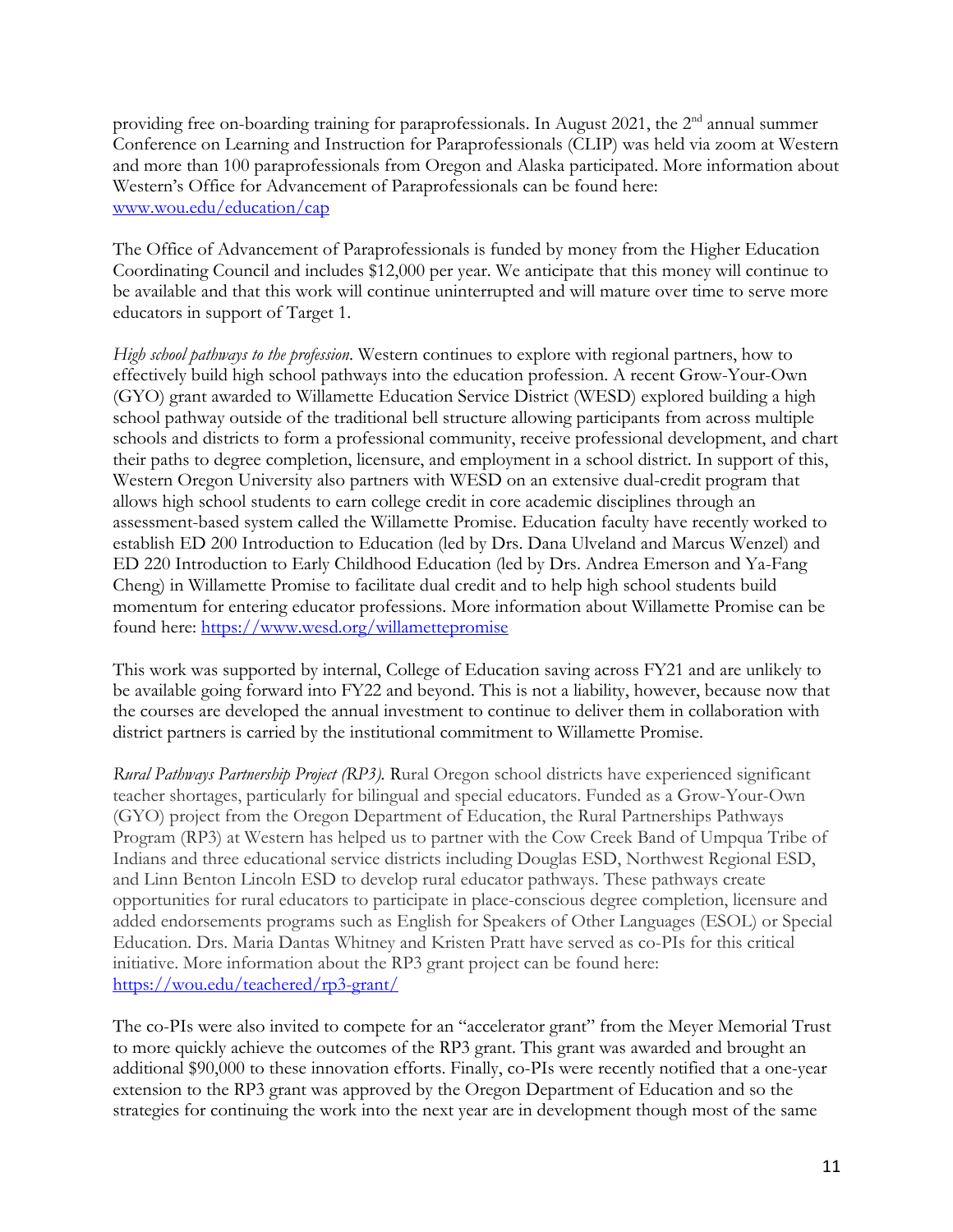goals remain the same. Beyond the one-year extension, it is anticipated that Western will continue to compete successfully for other GYO funding from the Oregon Department of Education and so we imagine having a relatively stable soft-money funding stream to contribute to Target 1 and associated goals.

*Key partnership with Willamette Education Service District (WESD).* Western has always sought to be the best partner possible to our local Education Service District, Willamette ESD, which serves the 21 Polk, Marion, and Yamhill county school districts. Recently, Western has partnered with WESD to launch the Center for Advancement of Paraprofessionals (CAP) and joint funding will be used to hire a regional Navigator who will help area paraprofessionals chart pathways to degree completion and licensure should they wish to explore becoming a classroom teacher. This work is unfolding in the supportive context of the Mid-Valley Educator Collaborative (MVEC) described previously. Western is supporting this effort through our synergistic Office of Advancement of Paraprofessionals described earlier but also through a contribution of \$20,000 annually to Willamette ESD to support this regional navigator position. This money comes from the Higher Education Coordination Council and we anticipate that this money will continue to be available long-term.

*Listening sessions*. Leveraging resources from the Higher Education Coordinating Commission (HECC) and the South Coast to Valley (SC2V) Regional Educator Network (REN), the Oregon Department of Education (ODE), and our Rural Partnerships Pathways Project (RP3), Western faculty conducted listening sessions with more than 100 rural educators and tribal partners, community college students, area paraprofessionals, and Bilingual Teacher Scholars currently at Western Oregon University. These listening sessions were recorded and analyzed for potential change ideas that would help education faculty eliminate barriers for students, design resources and supports to aid smooth matriculation and retention over time, and also to become more effective in preparing, supporting, and advocating for future educators. An extensive list of change ideas has been developed and many of these are currently being implemented. Several of the change ideas described in this report were developed as a result of these listening sessions but several more need further discussion by faculty before they can be enacted. These listening sessions have turned out to be a critical tool for progress within education programs and on our broader university campus. At least two of these listening session mechanisms will be replicated and repeated including (a) establishing Educator Voices, a student feedback group led by Drs. Maria Dantas-Whitney, Kristen Pratt, and Lin Wu funded by HECC and (b) affinity spaces for diverse students organized and led by the College of Education Office of Justice, Equity, Diversity, and Inclusion (COE JEDI) and faculty coordinator, Dr. Jaclyn Caires-Hurley.

A scaled version of these listening sessions will continue funded at \$14,000 annually by resources allocated from the Higher Education Coordinating Council. It is anticipated that these resources will continue for several years. Reports for these listening sessions will be referenced in the Self Study Report an included as evidence.

*Professional communities*. As indicated repeatedly by students and reiterated in listening sessions, one of the most critical innovations education faculty can support is the intentional development of strong professional communities for our students as they seek to enroll, matriculate, and ultimately complete educator preparation. The Bilingual Teacher Scholars (BTS) program focuses tightly on convening BTS students for regular professional development activities and other team building activities. This work naturally connects students, faculty, and district partners and education faculty are considering how to replicate and extend these strategies into other pathways serving other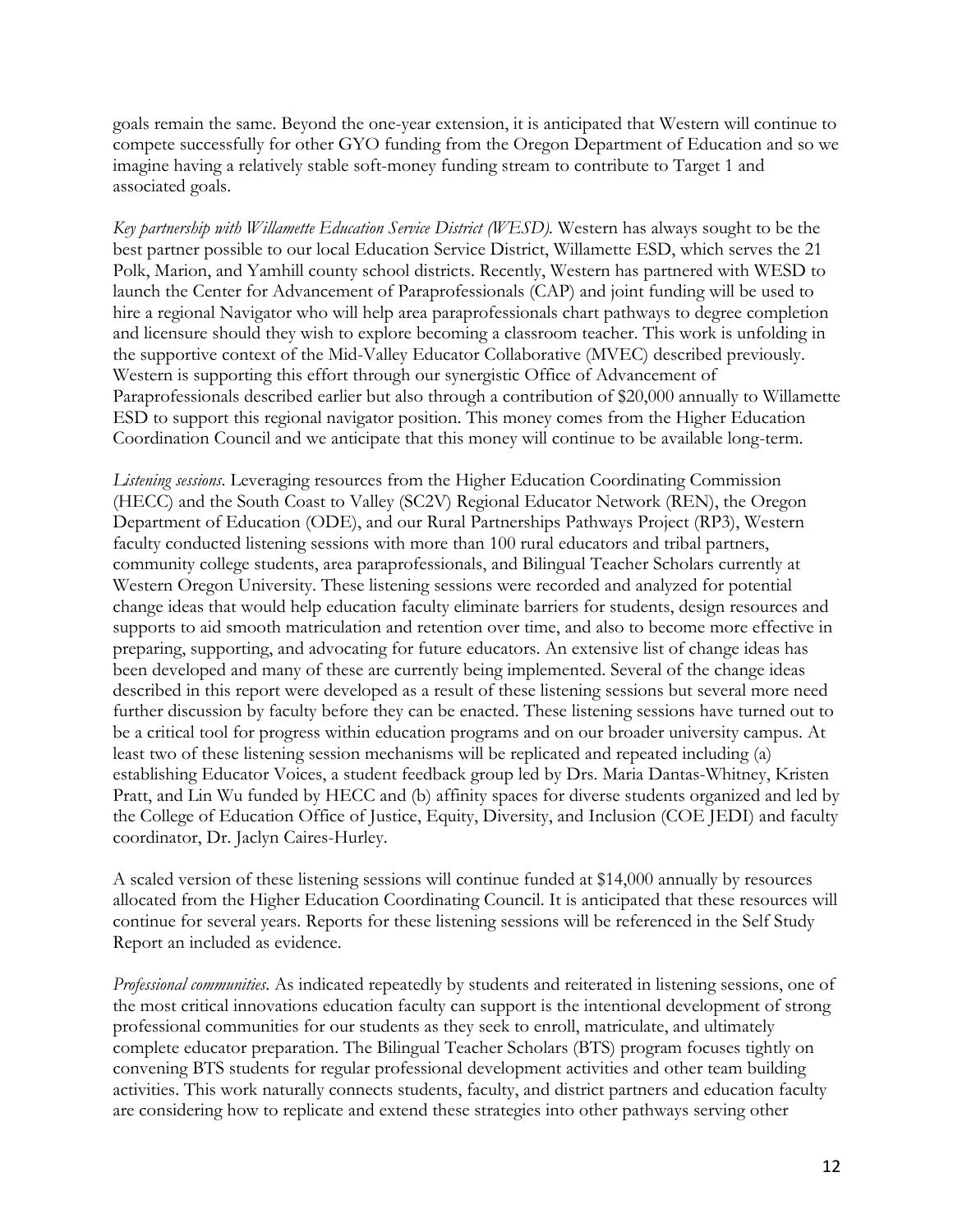groups of students. Retention is facilitated by strong professional affiliation and a strong professional community. To date, this work does not have an associated cost but requires that faculty attend deliberately to efforts to build a stronger professional community within preliminary licensure programs.

e) What adjustments will be made going forward toward meeting the goal and the associated target?

The strategies and tactics described above represent significant investments of time, energy, and resources dedicated to the goals in association with Target 1. As the university context continues to evolve, and the policy and funding landscape for innovation changes in alignment with diversifying the Oregon education workforce, we will adjust accordingly to continue to make progress toward Target 1.

#### **Target 2: To prepare the types of educators needed to meet workforce needs in our region and in the state. Specifically, to prepare increasing numbers of special education teachers and bilingual teachers.**

Goal 2a: Over the next six years, increase the number of special educator completers to 50 annually to meet the needs of Oregon school districts.

Goal 2b: Over the next six years, increase the number of bilingual teacher completers to 100 annually to meet the needs of Oregon school districts.

a) Describe the goals and how they are aligned to the target?

The goals identified above are directly aligned to Target 2 and simply break the targeted populations down into actionable efforts associated with each. Educator faculty and administration believe that these goals are achievable and that to achieve them will help move Oregon closer to building a workforce that is needed to serve the children, families, and communities in our state. Oregon lacks a comprehensive, statewide educator supply and demand report that might detail these needs. However, conversations about Western's preparation goals at a meeting of the Mid-Valley Education Collaborative led to indications by ten district partners that these goals capture their most pressing workforce needs. Other needs were identified like for qualified substitute teachers but recent state policy innovation has worked to address this concern.

b) What relevant baseline data is available that informs the goal?

Table 3. Numbers of educators prepared in Special Education and who are bilingual educators over time (historical and aspirational goals).

|                                                                                                 | 17-18 | 18-19  | 19-20 | $20-21$ | $21-22^*$ 22-23 23-24 |    |      | $\frac{24-25}{2}$ . | 25-26 | 26-27 |
|-------------------------------------------------------------------------------------------------|-------|--------|-------|---------|-----------------------|----|------|---------------------|-------|-------|
| SpEd                                                                                            | 24    | 28     | 30    |         | -25                   | 30 | - 35 | 40                  | 45    | 50    |
| Bilingual                                                                                       | 8     | - 10 - | 16 —  | 22      | $30^{\circ}$          | 40 | -50- | 60                  | 80    | 100   |
| *Completers in the 2021-2022 academic year will continue to be impacted by pandemic conditions. |       |        |       |         |                       |    |      |                     |       |       |

Table 3 shows the number of Special Education completers each year (historical and aspirational) which includes generalist completers, early interventionist completers, and deaf and hard of hearing educator completers. Similarly, data reported for Bilingual teachers includes all Bilingual Teacher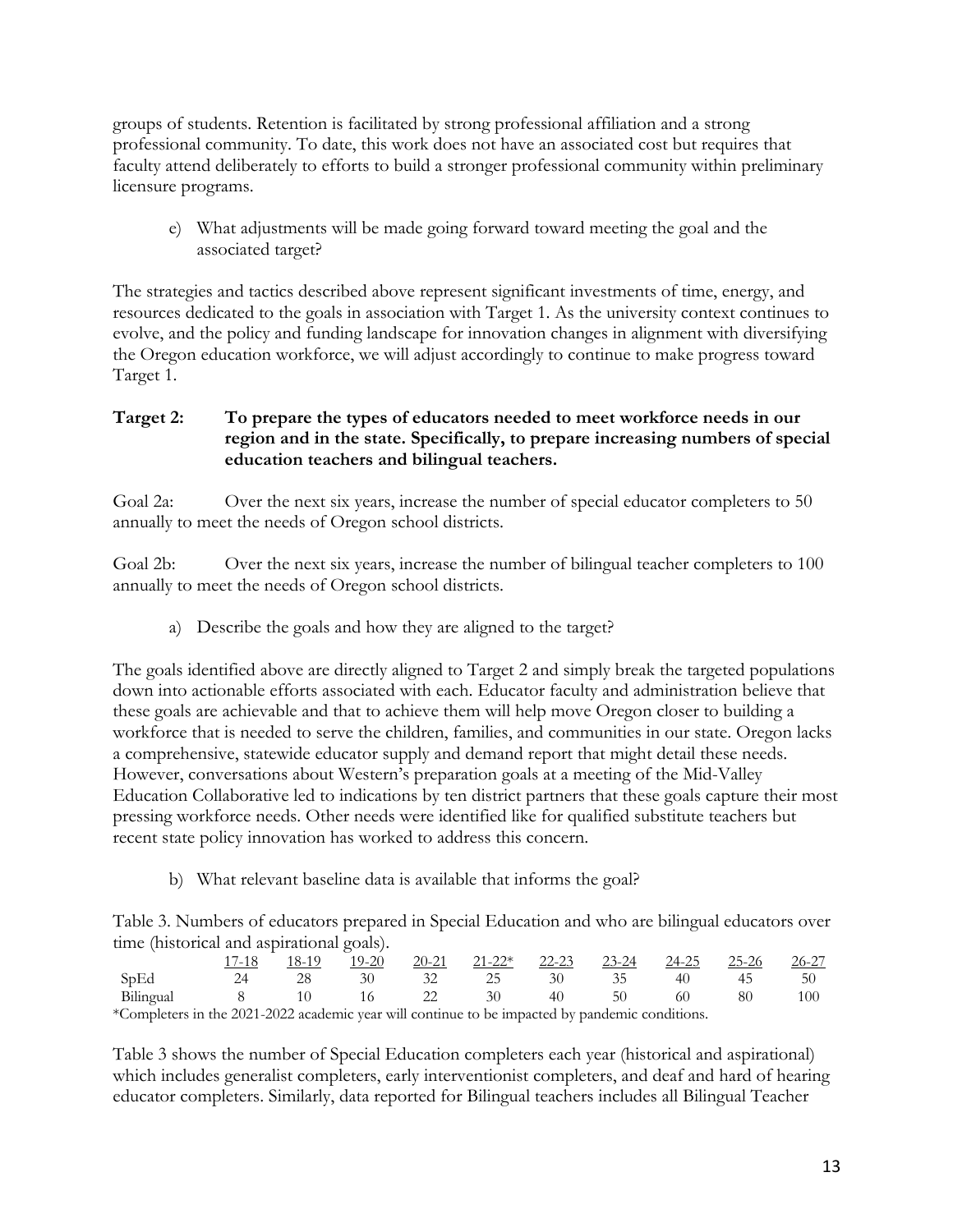Scholars who must show language competence for admission into that program, all world languages endorsement completers, and all students who self-report in our placement survey that they are bilingual. This self-report index may not be a perfect measure but we lack a more appropriate indicator at this time.

During summer 2021, three important administrative actions were taken that support the goals captured in table 3. First, a search for another tenure track faculty member in Special Education: Generalist was approved. We believe this additional faculty member will help launch programming to support more school districts outside the Willamette Valley who seek to grow-their-own special education teachers as more and more of our programming in this area moves completely online. Second, a first-year tenure track faculty member holding a position as "bilingual, elementary generalist" left her position for another job. University administration supported a faculty request to roll a long-serving non-tenure track faculty member who holds an appropriate doctorate and is herself bilingual and bicultural into that position lent stability to programming in this area. As a result, we welcome Dr. Jessica Daugherty as a new Assistant Professor. Third, university administration also authorized a search for a tenure track replacement in Deaf and Hard of Hearing education and so we will be able to resume program delivery in this area as well. Each of these three administrative moves will help us develop the faculty capacities to move toward our goals to help diversify the Oregon education workforce. Each of these faculty position requests represent an institutional investment of approximately \$100,000.

c) Is achieving the goal feasible?

Educator faculty and administration believe that achieving these goals are feasible and that the associated target is also achievable. Significant efforts will need to be made in support of these and significant institutional support is also necessary. Early progress at the institutional level is encouraging, however.

d) What strategies, tactics, or steps will be followed to achieve the goal and what resources are necessary to do so?

*Expansion of the Special Education partnership pathways program*. Fall '21 begins the sixth cohort delivering initial licensure preparation coursework in collaboration with Salem-Keizer School District at a negotiated rate. Recently, North Santiam and Woodburn School Districts joined as partners though the model remains the same in that each district identifies paraprofessionals who wish to earn preliminary licensure in special education and Western delivers licensure coursework through flexible avenues, in partnership with these districts, sharing faculty, resources, and expertise, and a 50% discount. This program is becoming increasingly popular and we imagine expanding to other area districts. The financial commitment from Western is significant to offer programming at such a steep discount (approximately \$320,000 annually) but we continue to do so because it is aligned with our core mission to serve the needs of our local communities.

*Expansion of the Bilingual Teacher Scholars (BTS) program*. Now in its sixth year, the Bilingual Teacher Scholars programs continues to be a successful innovation designed to help partner school districts identify, recruit, promote, partner, support, graduate, and hire bilingual and bicultural young people into the education profession. Both Western and partner school districts support Bilingual Teacher Scholars financially and professionally and are invested in the successes of these individuals throughout the duration of their college experiences. Western is now partnering with the WOU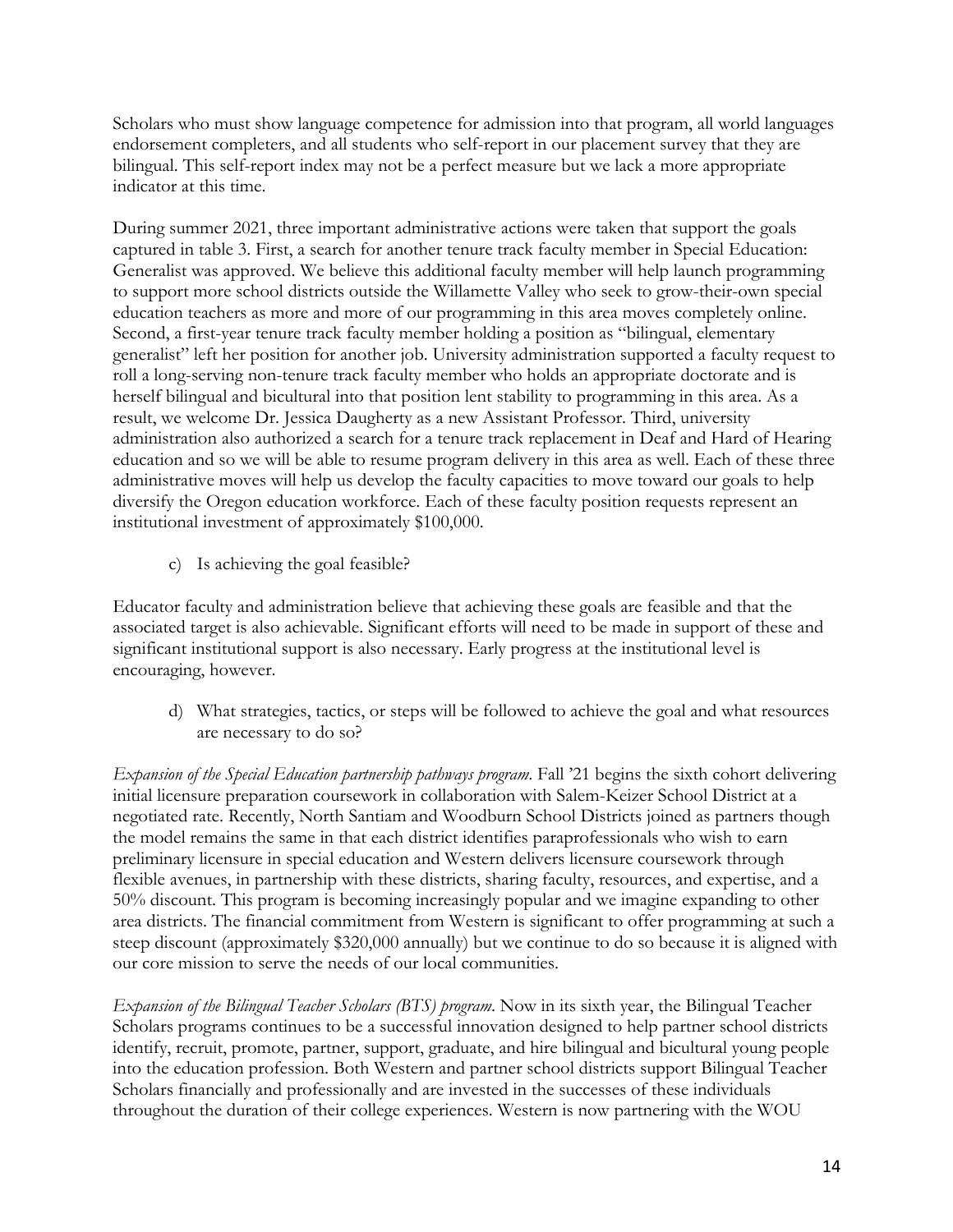Foundation to enlist the aid of philanthropic support to increase the number of scholarships available to this program and to future teachers. The Bilingual Teacher Scholars program continues to be an essential tool in efforts to diversify the education workforce in Oregon. Drs. Carmen Caceda helped launch the Bilingual Teacher Scholars program and Dr. Maria Dantas-Whitney serves as the current faculty program coordinator. More information about the Bilingual Teacher Scholars program can be found here: www.wou.edu/bts

It was described previously that Interim President Jay Kenton has committed to a significant expansion of scholarships awarded in the Bilingual Teacher Scholars program and planning is underway to consider expansions to preliminary graduate programs and other routes that add options for the preparation of future bilingual teachers.

e) What adjustments will be made going forward toward meeting the goal and the associated target?

As indicated previously, Western administration approved a new tenure track search in special education and a new tenure track search to re-launch the Deaf and Hard of Hearing Educator program. Each of these will allow us to bring new faculty expertise to campus that will result in new program delivery innovations and increases in admitted and completed students in these areas. It is imperative that successful searches are realized and that new faculty expertise be secured to accomplish the goals identified and Target 3.

Appendix A includes a summarized table of showing targets, goals, strategies or actions, what data informs these strategies or actions, who are the key people involved in each strategy or action, associated costs, critical data to be reviewed to judge the effectiveness of the strategies or actions, and considerations of next steps in the evolution of these innovations. We will monitor and update progress through review of Appendix A and modifications to the full report based on annual faculty feedback.

#### **Looking forward**

Educator faculty will continue to monitor progress toward each of the innovations described, adjust as necessary over time, and monitor data associated with key outcomes toward meeting the two major targets. Our Quality Assurances System allows for the disaggregation of all data by program, level, endorsement area, candidate gender, race/ethnicity, and any other descriptive information available to us. This allows for robust internal analysis of recruitment, retention, enrollment, and completion successes and encourages us to adjust, as necessary, to meet the outcomes and goals.

In anticipation of our 2022 CAEP site visit, we are actively writing a description of the unit-level continuous improvement strategies, cycles, and participants that we actively engage over time. Our program-level assurances keep us on track and assure that we don't have equity issues on key, program-level assessments but we use unit-level continuous improvement strategies constantly to keep investments targeted, relationships and partnerships focused on key outcomes, and invest our time and energies systematically to be responsible to the role we play in educator workforce development in Oregon.

Oregon continues to invest and innovate relative to diversification of the educator workforce through the Regional Educator Networks (RENs) and the momentum of the Educator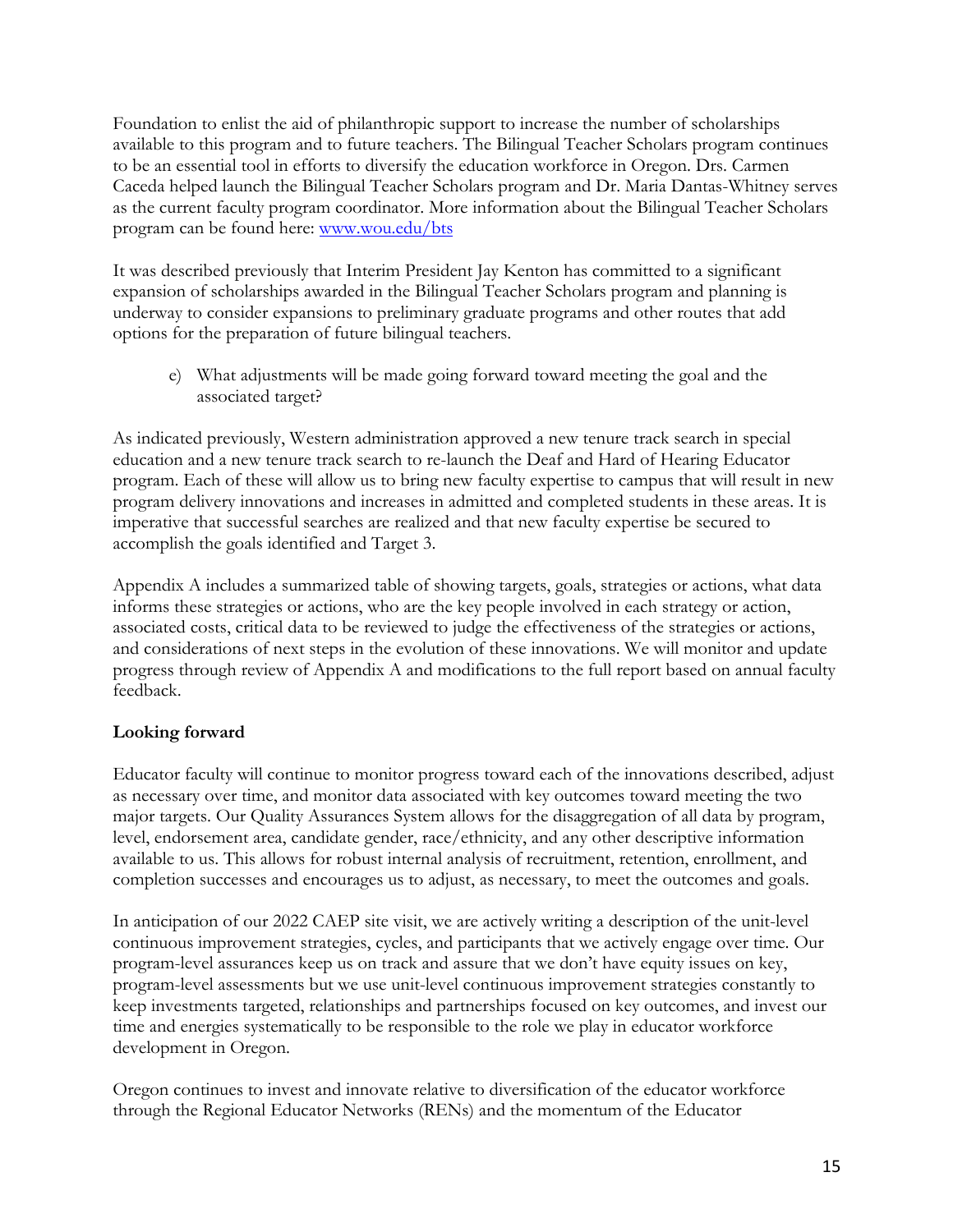Advancement Council (EAC). Similarly, the Student Success Act (SSA) allocates money to the Diversification of Professional Educators fund (formerly section 48 of the Student Success Act). Through these allocations, innovations like the grow-your-own grants competition out of the Oregon Department of Education and scholarship funding provided by the Oregon Teacher Scholars Program and Teacher Standards and Practices Commission are all aligned to create momentum for this work to carry forward in Oregon. Again, the educator programs at Western Oregon University strive to be the best partner possible in this work. It is through these actions that we support the children, families, communities, and educators in Oregon that allow our citizens to grow, thrive, and succeed.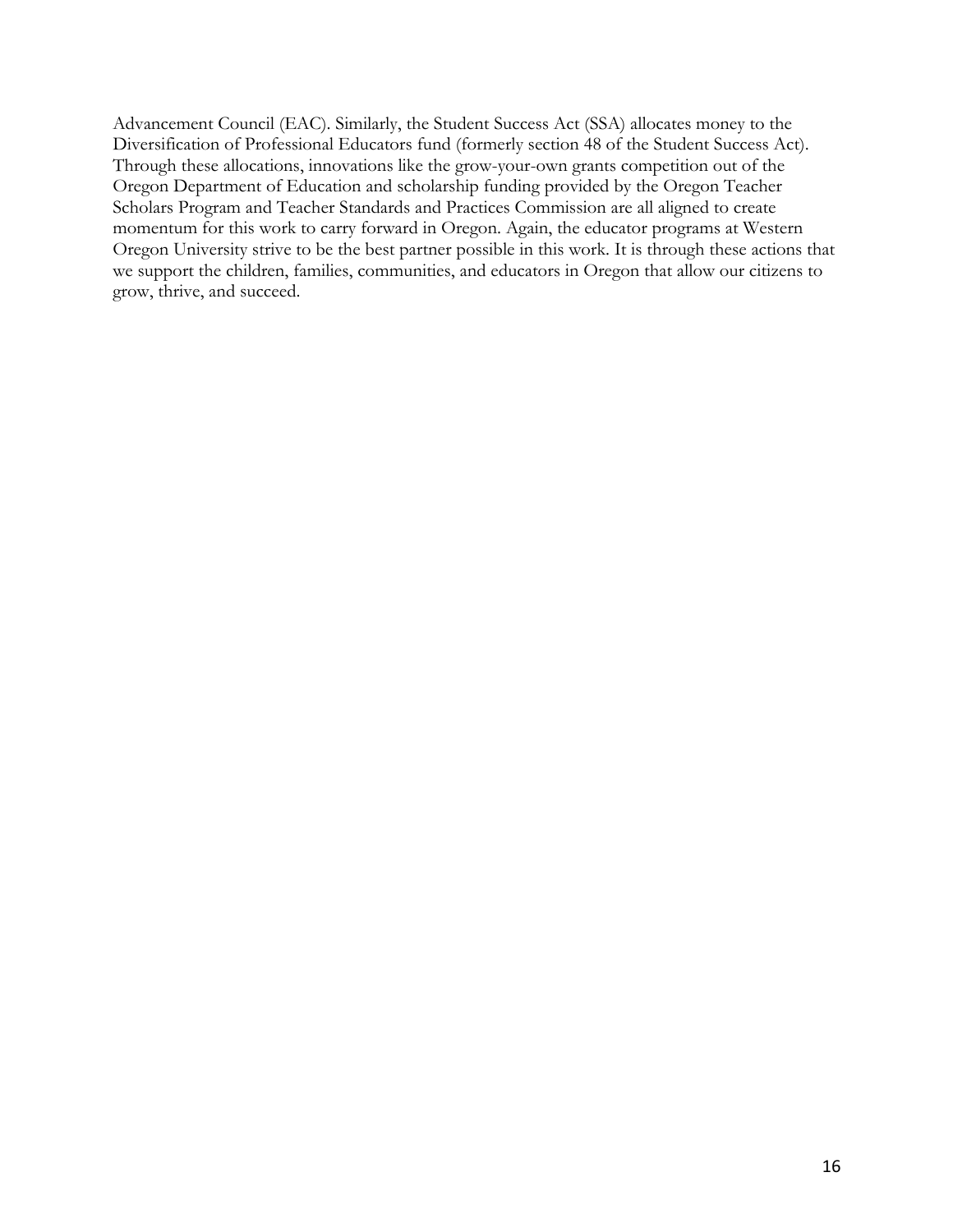# **Appendix A: Summarized Recruitment Plan - October '21**

**Target 1: To recruit, retain, admit, and graduate increasing numbers of culturally and linguistically diverse future educators as necessary to match the cultural and linguistic assets found in Oregon's children, families, and communities.**

**Goal 1a: Over the next six years, increase the number of culturally and linguistically diverse students enrolled in our preliminary licensure programs to 40%, estimated to match the percentage of culturally and linguistically diverse K-12 students in Oregon schools.**

**Goal 1b: Over the next six years, increase the number of culturally and linguistically diverse students completing our preliminary licensure programs to 40%, estimated to match the percentage of culturally and linguistically diverse K-12 students in Oregon schools.**

| Strategy, tactic, or action<br>Expand, support, and<br>refine community college<br>and transfer pathways | Informed by what data?<br>UG education majors by<br>community college of<br>origin     | People involved?<br>Darlene Fritz, Marie<br>LeJeune, Tori Stutzman                                        | Associated costs?<br>$$8,000$ travel to<br>support Darlene,<br>$$20,000$ GA costs to<br>back-fill Darlene's<br>load with GA<br>support, \$12,000 in<br>web and design | Critical data<br>UG education major<br>transfer data annual<br>review | Next steps<br>Expand to Klamath and<br>Rogue Community<br>Colleges as per invite from<br>Southern Oregon ESD |
|----------------------------------------------------------------------------------------------------------|----------------------------------------------------------------------------------------|-----------------------------------------------------------------------------------------------------------|-----------------------------------------------------------------------------------------------------------------------------------------------------------------------|-----------------------------------------------------------------------|--------------------------------------------------------------------------------------------------------------|
| Two new tenure track lines<br>in SpEd and DHHE                                                           | Confirmation in MVEC<br>about needs for SpEd<br>teachers in the region                 | SpEd faculty                                                                                              | \$200,000 total                                                                                                                                                       | SpEd completers                                                       | Recruit and hire new<br>faculty, add SpEd option,<br>re-launch DHHE program                                  |
| Increase institutional<br>remission aid for future<br>teachers                                           | Admissions application to<br>enrollment funnel                                         | Financial aid, Admission,<br>and Bilingual Teacher<br>Scholars                                            | \$300,000 commitment<br>fall '22                                                                                                                                      | Application to<br>enrollment rates                                    | Expansion of BTS into two<br>GR programs and into<br>Diverse Teachers pathway                                |
| Find synergy with Teacher<br>Preparation Student<br>Support Services grant<br>program                    | Associated with goals of<br>federal grant                                              | Jen Koshnick, Darlene<br>Fritz, Olivia Flores, Kolbie<br>Kopp, Marie LeJeune, and<br>Maria Dantas-Whitney | TPSSS federal grant                                                                                                                                                   | TPSSS grant goals                                                     | Consider transitioning<br>TPSSS to COE                                                                       |
| Expand and support more<br>accessible program<br>pathways                                                | Spring '21 listening<br>sessions and expansion of<br>Saturday pathway in UG<br>program | Kate Hovey, Shari<br>Hopkins, Marie LeJeune,<br>and faculty teaching in this<br>pathway                   | In-kind                                                                                                                                                               | Enrollment in UG<br>pathway                                           | Approval of SpEd pathway<br>on campus and then<br>through TSPC (winter '22)                                  |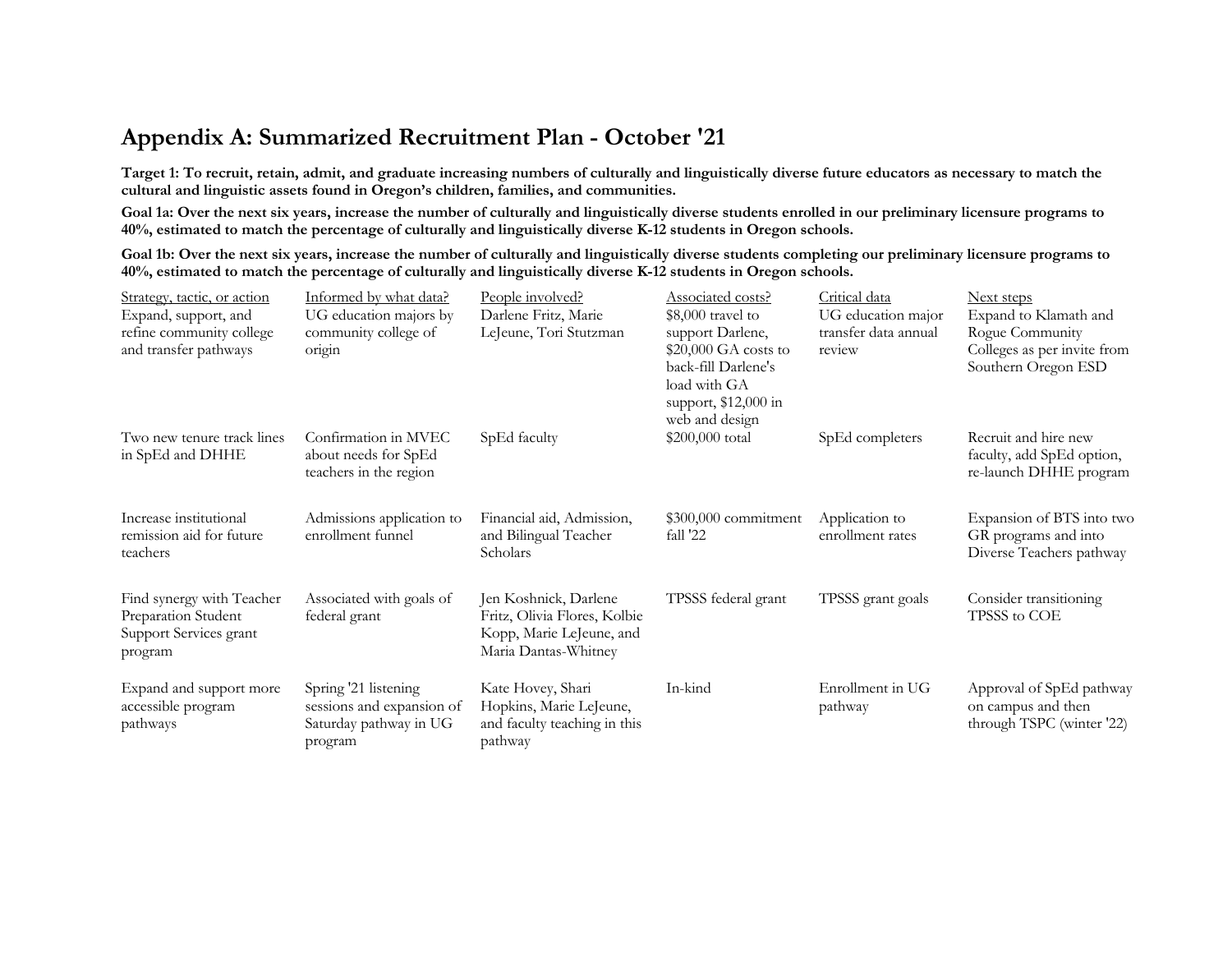| Launch Office for<br>Advancement of<br>Paraprofessionals                                  | Spring '21 listening<br>sessions                                                                                | Rachel Harrington                                                                                                          | \$12,000 from HECC<br>Ed. Equity                                                                    | Enrollment of<br>regional<br>paraprofessionals                                          | Deepen partnership with<br>Center for Advancement of<br>Paraprofessionals at WESD                                      |
|-------------------------------------------------------------------------------------------|-----------------------------------------------------------------------------------------------------------------|----------------------------------------------------------------------------------------------------------------------------|-----------------------------------------------------------------------------------------------------|-----------------------------------------------------------------------------------------|------------------------------------------------------------------------------------------------------------------------|
| Build ED 200 and ED 220<br>in Willamette Promise<br>dual-credit program                   | Strong regional<br>participation in<br>Willamette Promise dual-<br>credit program                               | Dana Ulveland, Marcus<br>Wenzel, Ya-Fang Cheng,<br>and Andrea Emerson                                                      | \$9,000 in FY21                                                                                     | Enrollment of WP<br>students in these<br>courses                                        | Consider expansion into<br>other courses if successful                                                                 |
| Launch and continue Rural<br>Partnerships Pathways<br>Program (RP3)                       | Desire to solve accessible<br>pathways for rural<br>partners and those<br>partners outside the valley           | Maria Dantas-Whitney,<br>Kristen Pratt, Marie<br>LeJeune, Ken Carano,<br>Annie Ittner, Kate Hovey,<br>Jaclyn Caires-Hurley | \$300,000 in GYO<br>ODE grant, \$350,000<br>extension, \$90 MMT<br>accelerator grant                | Application and<br>enrollment from rural<br>partner districts                           | Hire internal Navigator to<br>partner with WESD CAP<br>Navigator                                                       |
| Support rollout of Center<br>for Advancement of<br>Paraprofessionals at<br>Willamette ESD | Spring '21 regional<br>paraprofessionals<br>listening sessions and<br>COE Paraprofessional<br>Report spring '21 | Mark Girod and Mark<br>Robertson                                                                                           | \$40,000 of HECC Ed.<br>Equity transferred<br>from Western to<br>WESD to support this<br>initiative | Enrollment of<br>regional<br>paraprofessionals in<br>educator programs at<br>Western    | Partner with LEA (through<br>MVEC) to help CAP find<br>regional momentum                                               |
| Launch Mid-Valley<br><b>Educator Collaborative</b>                                        | Spring '21 listening<br>sessions and partner<br>discussions with partner<br>LEAs                                | Mark Girod, Marie<br>LeJeune, Mark Robertson,<br>Zig Derochowski, Jessica<br>Dougherty                                     | In-kind                                                                                             | Increases in culturally<br>and linguistically<br>diverse teachers hired<br>and retained | Consider additional<br>pathways projects and<br>supports in the mid-valley<br>region                                   |
| Listening sessions                                                                        | Spring '21 student<br>listening sessions                                                                        | Maria DW, Kristen Pratt,<br>Lin Wu                                                                                         | \$14,500 from HECC<br>Ed. Equity                                                                    | Ongoing student<br>feedback                                                             | Target (a) characteristics of<br>quality professional<br>community and (b) how to<br>support peer-to-peer<br>mentoring |
| Professional communiites                                                                  | Spring '21 listening<br>sessions                                                                                | Maria DW and faculty<br>program coordinators                                                                               | \$10,000 annual events<br>budget in BTS<br>program                                                  | Ongoing student<br>feedback                                                             | Start a student Education<br>club?                                                                                     |

**Target 2: To prepare the types of educators needed to meet workforce needs in our region and in the state. Specifically, to prepare increasing numbers of special education teachers and bilingual teachers.**

**Goal 2a: Over the next six years, increase the number of special educator completers to 50 annually to meet the needs of Oregon school districts.**

**Goal 2b: Over the next six years, increase the number of bilingual teacher completers to 100 annually to meet the needs of Oregon school districts.**

| Strategy<br>or action<br>tactic | ٦U<br>doto-<br><b></b><br>uata.<br>WHA: | $\overline{\phantom{a}}$<br>າກເ | эсіяі.<br>COSTS.<br>. | aata<br>. |  |
|---------------------------------|-----------------------------------------|---------------------------------|-----------------------|-----------|--|
|                                 |                                         |                                 |                       |           |  |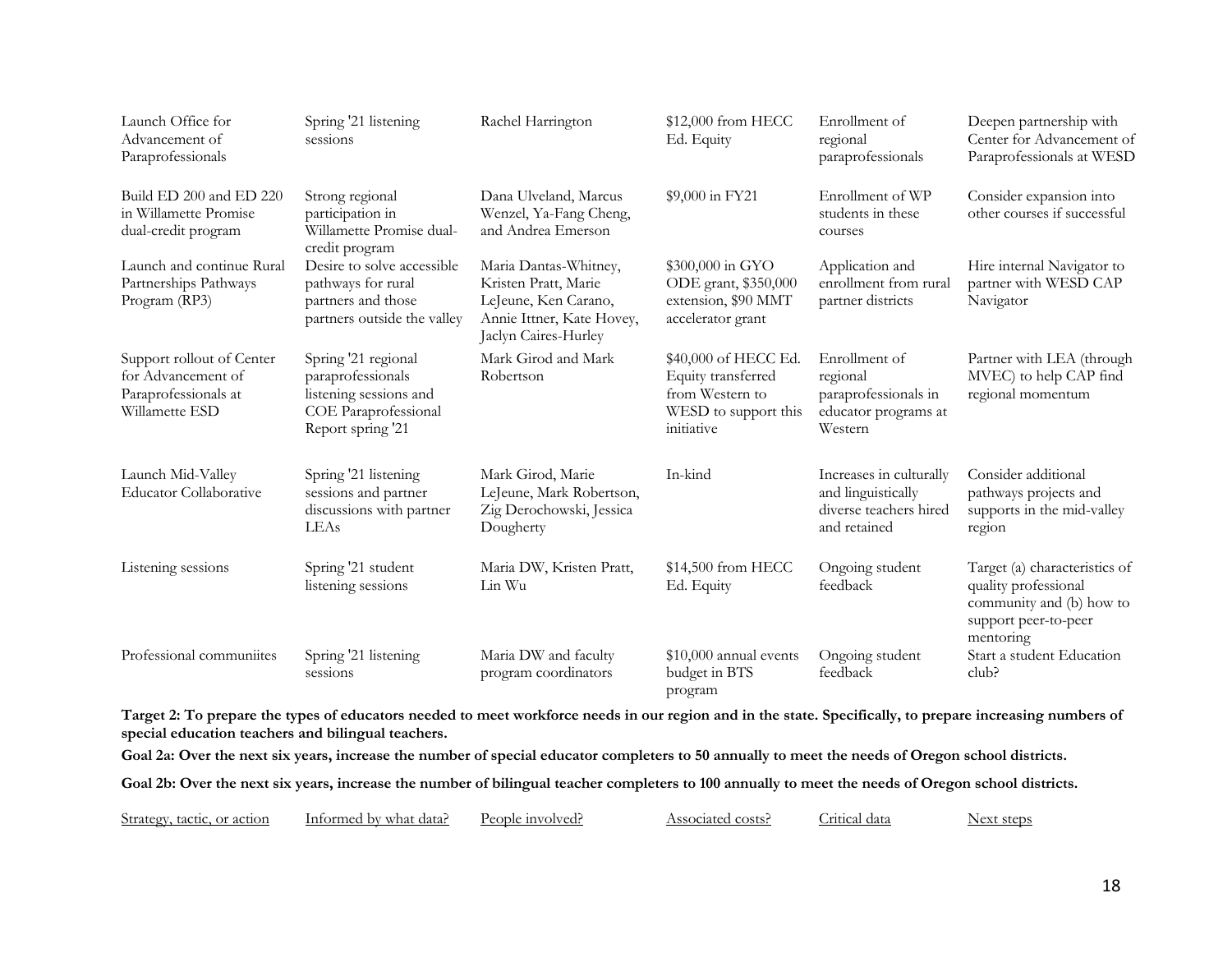| Expansion of Special<br>Education partnership<br>program  | Enrollment in SpEd<br>programs                                           | Kate Hovey and Shari<br>Hopkins                    | \$4,500 for SKPP<br>coordination and 60<br>credits delivered each<br>year at $50\%$ GR<br>tuition discount<br>$(\$320,000 \text{ total})$ | Enrollment in<br>program                              | Expand LEA partners and<br>add a tenure line faculty<br>member (fall '22 start)                                                                     |
|-----------------------------------------------------------|--------------------------------------------------------------------------|----------------------------------------------------|-------------------------------------------------------------------------------------------------------------------------------------------|-------------------------------------------------------|-----------------------------------------------------------------------------------------------------------------------------------------------------|
| Expansion to UG SpEd<br>pathway                           | Enrollment in UG SpEd<br>pathway                                         | Kate Hovey, Shari<br>Hopkins, and Marie<br>LeJeune | In-kind                                                                                                                                   | Enrollment in<br>program                              | Approve pathway on<br>campus then seek approval<br>with TSPC winter '22                                                                             |
| Expansion of Bilingual<br>Teacher Scholars program        | Application and<br>enrollment in BTS and<br>Diverse Teachers<br>programs | Maria Dantas-Whitney                               | \$300,000 fall '22 and<br>$$300,000$ in one-time<br>CARES money from<br>Senator Patterson                                                 | Enrollment in BTS<br>and Diverse Teachers<br>programs | Work diligently with LEA<br>partners to field a strong<br>applicant pool so that these<br>scholarships can be<br>awarded to outstanding<br>students |
| Re-launch Deaf and Hard<br>of Hearing Educator<br>program | Regional need for DHHE<br>educators                                      | Mark Girod, Denise Thew<br>Hackett, and faculty    | Approximately<br>\$250,000 annual<br>program costs                                                                                        | Application,<br>enrollment, and<br>completers         | Hire new tenure track<br>faculty member (fall '22<br>start)                                                                                         |